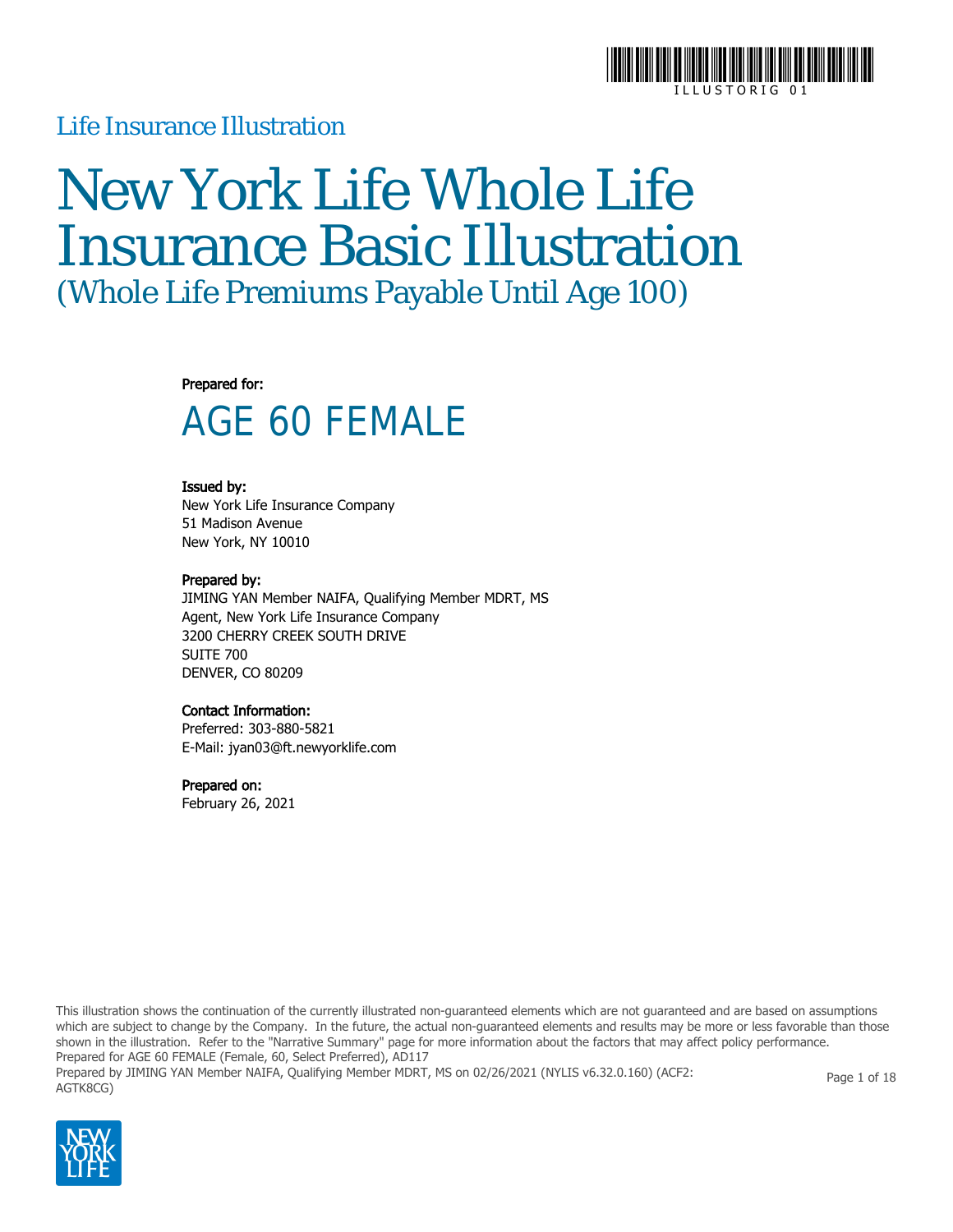

### Illustration Input Summary

### INSURED AND POLICYOWNER INFORMATION

Insured: AGE 60 FEMALE Issue Age: 60 Sex: Female Underwriting Class: Select Preferred

State Issued In: Colorado Owner: Insured Owner Tax Rate: 28.00%

### PREMIUM AND OTHER INFORMATION

Premium Mode: Check-O-Matic Modal Premium: \$538.33 Premium Paying Period: To age 100 Dividend Option: Paid-Up Additions Premium Offset Proposal: Yes

### POLICY COMPONENTS

|                                               | Coverage  | Rating              | Annual     | Semi-Annual | Quarterly  | Check-O-<br><b>Matic</b> |
|-----------------------------------------------|-----------|---------------------|------------|-------------|------------|--------------------------|
| NYL Whole Life Policy (ICC18217-50P<br>(4/18) | \$150,000 | Select<br>Preferred | \$6.108.50 | \$3,179.02  | \$1.622.98 | \$538.33                 |

| <b>PREMIUM SUMMARY</b>                                                                                                                   |            |              |            | <b>Illustrated Payment</b><br>Mode |
|------------------------------------------------------------------------------------------------------------------------------------------|------------|--------------|------------|------------------------------------|
|                                                                                                                                          | Annual*    | Semi-Annual* | Quarterly* | Check-O-Matic*                     |
| Modal Premium - Based on payment<br>frequency<br>Required Premium (includes any rider<br>premiums):<br>Annualized Premium - Based on the | \$6,108.50 | \$3,179.02   | \$1,622.98 | \$538.33                           |
| modal premium paid over 12 months<br>Required Premium (includes any rider<br>premiums):                                                  | \$6,108.50 | \$6,358.04   | \$6,491.92 | \$6,459.96                         |
| 7 Pay MEC Limit (Modal premium):<br>Maximum OPP to avoid a MEC (Modal                                                                    | \$9,794.44 | \$4,897.22   | \$2,448.61 | \$816.20                           |
| premium):                                                                                                                                | \$3,685.94 | \$1,718.20   | \$825.63   | \$277.87                           |

\*If you pay your premium other than annually, the total premium you pay each year will be more than the Annual Premium.

This illustration shows the continuation of the currently illustrated non-guaranteed elements which are not guaranteed and are based on assumptions which are subject to change by the Company. In the future, the actual non-guaranteed elements and results may be more or less favorable than those shown in the illustration. Refer to the "Narrative Summary" page for more information about the factors that may affect policy performance. Prepared for AGE 60 FEMALE (Female, 60, Select Preferred), AD117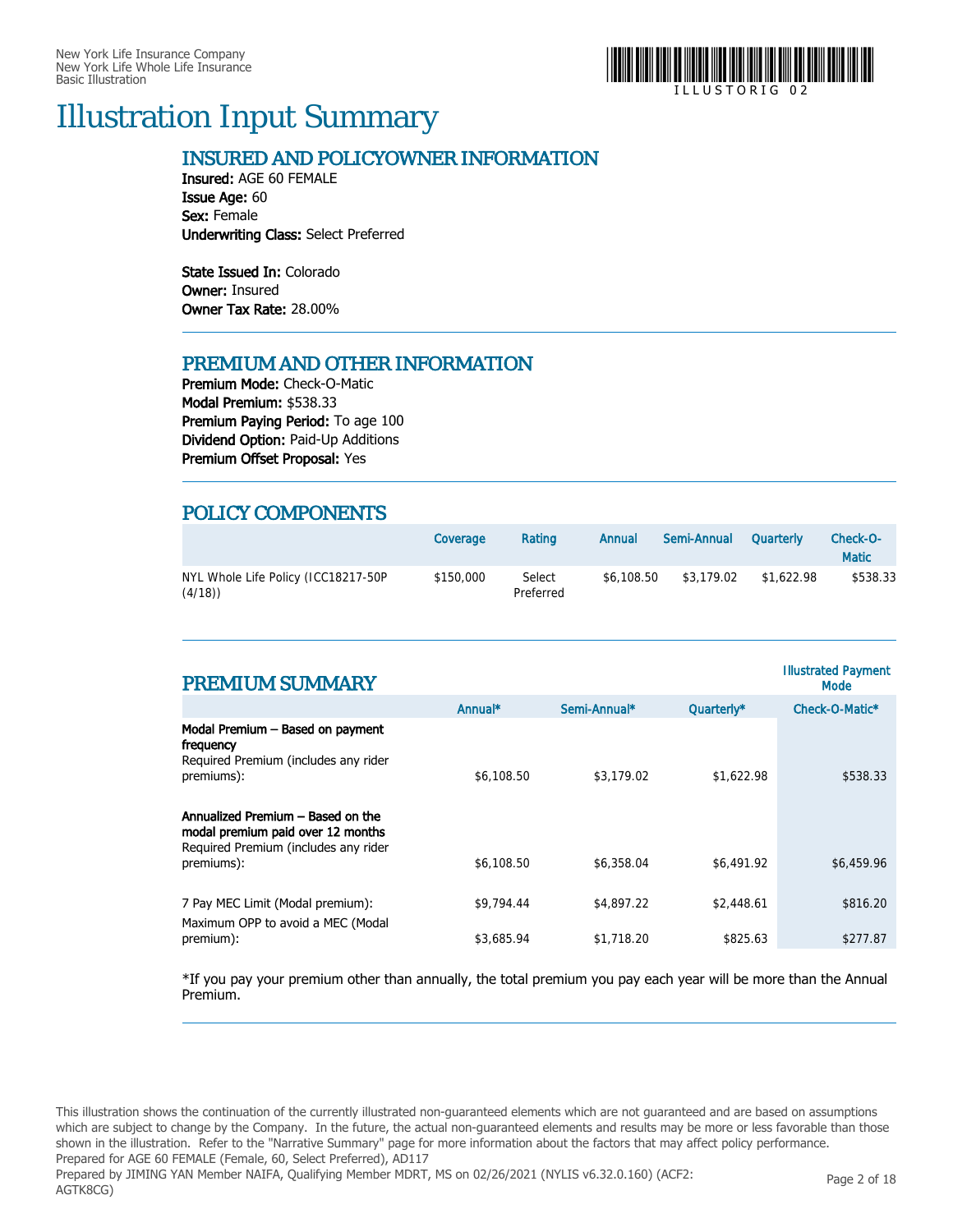

### Illustration Input Summary (cont.)

### WITHDRAWAL INFORMATION\*

Cash Value of Withdrawal: Calculated Withdrawal Mode: Annual Age at First Withdrawal: 75

\*When taking a withdrawal (surrender), you are surrendering any available Paid-Up Additional Insurance for its Cash Surrender Value. This means your policy's Cash Value, available Cash Surrender Value, and Death Benefit will be reduced by the amount of the withdrawal. Unlike a policy loan, bank loan, or bank account withdrawal, once funds have been withdrawn, they cannot be repaid into the policy. Refer to the "Access to Policy Values" section of the Narrative Summary page for more information, and to the "Supplemental Illustration of Cash Flows" page for illustrative details.

This illustration shows the continuation of the currently illustrated non-guaranteed elements which are not guaranteed and are based on assumptions which are subject to change by the Company. In the future, the actual non-guaranteed elements and results may be more or less favorable than those shown in the illustration. Refer to the "Narrative Summary" page for more information about the factors that may affect policy performance. Prepared for AGE 60 FEMALE (Female, 60, Select Preferred), AD117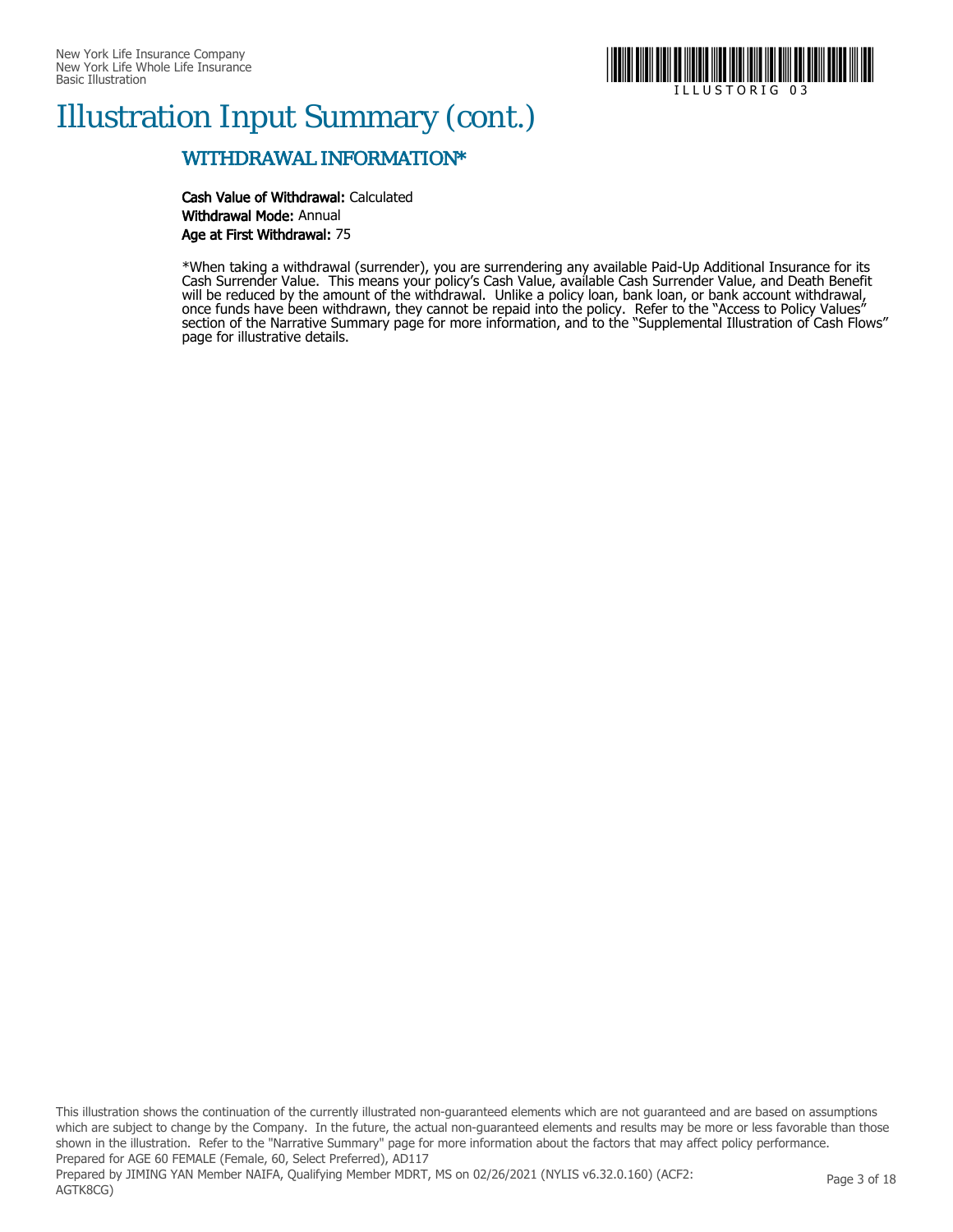

### Narrative Summary

### About Your Illustration

This illustration explains the important features of New York Life's Whole Life insurance policy. This illustration can help you understand how this policy works and how it can fit into your plans. It reflects the information shown in the Illustration Input Summary.

This illustration may summarize some of the terms and conditions in your policy, but it is not part of your contract. The terms and conditions are as stated in your policy.

### Understanding Your Illustration

The following illustration provides a summary and year by year figures for Required Premiums, cash values and death benefits about the Individual Whole Life policy you have chosen. This is a participating policy that is eligible to receive dividends. Many of the values contained in this illustration depend on the level of dividends we pay. As you read through your illustration, it is important for you to keep in mind that dividends are not guaranteed, and the actual dividends your policy receives may be higher or lower than those illustrated here. Your illustration consists of a basic illustration, and may contain one or more supplemental illustrations as well.

### Basic Illustration

The basic illustration consists of this Narrative Summary, an Illustration Summary page, and a Yearly Detail page.

The Narrative Summary contains definitions of key terms as well as an explanation of your policy's features and benefits.

The Illustration Summary page that follows provides an overview of the policy's Yearly Guaranteed Premium, the anticipated Premium Outlay, cash value and death benefit. These values show how your policy would perform based on the following: 1) the guaranteed policy values, i.e., zero dividends, 2) our currently illustrated dividends, and 3) a scenario assuming 50% of our currently illustrated dividends.

The Yearly Detail page shows guaranteed and non-guaranteed current death benefit and cash values in all policy years.

### Supplemental Illustrations

Your illustration also includes one or more supplemental illustrations which will show your policy's values using only the Company's currently illustrated dividends unless otherwise stated. These supplemental pages are intended to illustrate your policy's performance if you elect to use its optional features, such as adding or dropping a rider, exercising a rider in the future, or accessing your living benefits via policy loans or surrenders.

### How The Policy Works

This Whole Life Insurance policy provides a death benefit that is guaranteed for as long as the policy remains in force. The premium amount you pay for the base Whole Life Insurance policy is also guaranteed. It will not increase as long as the policy remains in force. In addition, this policy builds guaranteed cash value and is eligible to receive dividends as described in the Key Terms and Column Heading Definitions section.

### Key Terms and Column Heading Definitions

### Age

This is the insurance age, as defined in your policy, of the insured at the end of the policy year.

### Annual Policy Cash Flow

The illustrated net out-of-pocket cost each policy year. It reflects the out-ofpocket cash payment of the premium and the repayment of any loan and/or loan interest in cash, less

- cash received from policy loans and/or surrenders
- dividends received as cash
- dividends or surrenders used to reduce premiums

### Cash Surrender Value

This is the amount we will pay if the policy is surrendered prior to the insured's death. It reflects guaranteed cash value, plus the cash value of paid up additional insurance, plus dividend accumulations, minus any loans and/or surrenders taken. This figure is shown as of the end of the policy year after the full value for that year has been reached and any Dividend has been credited to the policy.

Unpaid loan interest will be added to the policy's outstanding loan balance and will further reduce the policy's Cash Surrender Value. If the total loan balance exceeds the Cash Surrender Value, your policy may lapse unless additional payments are made. Surrendering the policy or allowing it to lapse at that time may result in taxable ordinary income being reported to the policyowner and the IRS. If large loans are taken, there may not be sufficient Cash Surrender Value to cover the potential tax payable to the IRS.

### Cash Surrender Value of PUAs

The Cash Surrender Value of any accumulated Paid-Up Additional Insurance purchased by Dividends or payments you make into the Option to Purchase Paid-Up Additions (OPP) rider, at the end of the given year.

### Cumulative Policy Cash Flow

The total of all illustrated annual policy cash flows up to the year specified.

This illustration shows the continuation of the currently illustrated non-guaranteed elements which are not guaranteed and are based on assumptions which are subject to change by the Company. In the future, the actual non-guaranteed elements and results may be more or less favorable than those shown in the illustration. Refer to the "Narrative Summary" page for more information about the factors that may affect policy performance. Prepared for AGE 60 FEMALE (Female, 60, Select Preferred), AD117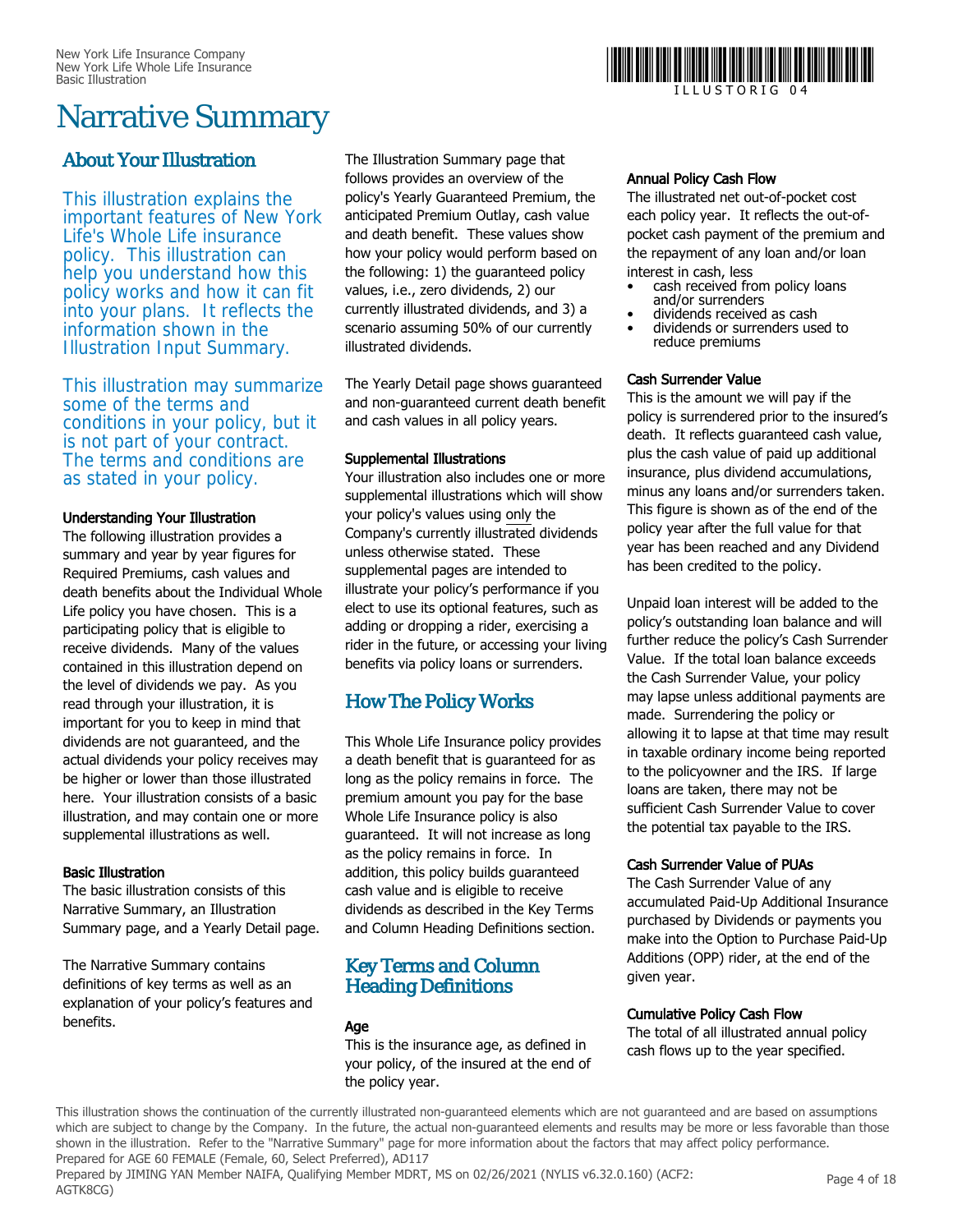## Narrative Summary (cont.)

### Death Benefit (BOY)

This is the amount we will pay to the beneficiary if the policy is in force when the insured dies. The Death Benefit may differ from the Face Amount for a number of reasons such as:

- coverage from riders
- accumulated dividends
- outstanding policy loans

The Death Benefit is shown as of the beginning of the Year (BOY) before any Dividend is credited to the policy.

### Dividends

Dividends are a return of that portion of the premium that is not needed to pay current expenses, death claims and future benefits. You may choose from several different Dividend options as described below.

### Paid-Up Additions

This option uses your Dividends to purchase paid-up additional insurance. Once Dividends have been declared and "credited" to your policy, they become a permanent part of the policy. Paid-Up Additional insurance increases both the guaranteed Death Benefit and the guaranteed Cash Surrender Value of the policy.

### Dividend Accumulations

This option leaves your Dividends with us to accumulate at interest. Once Dividends have been declared and "credited" to your policy, they become a permanent part of the policy. The accumulated value may be withdrawn or borrowed against. Any remaining accumulated value will be paid to the beneficiaries, in addition to the total Death Benefit.

### Cash

This option pays out your Dividends to you in cash.

### Reduce Premium

This option applies your Dividends toward the payment of the premium. Any part not needed to pay the premium is paid to you in cash.

This illustration assumes the dividend option is Paid-Up Additions.

Dividends are not guaranteed. Dividends have fluctuated significantly in the past, and fluctuations in future years are likely. These fluctuations occur mainly because of changes in interest rates on fixed income investments we purchase to back our policies. These fluctuations can affect our investments in the same way your own income might be affected by increases or reductions in the interest rates on your savings. While dividends may not go up or down as rapidly as current interest rates, trends in interest rates will generally push dividends in the same direction over time. Dividends may also be affected by the performance of other types of investments we purchase, our expenses (including the taxes we pay), and our mortality experience (i.e., the Death Benefits we pay and how soon those deaths occur after policies are issued).

The accompanying illustration shows the continuation of our currently illustrated dividend scale and how it would impact policy values. It is not a guarantee of future performance. However because dividends fluctuate, results in future years may be more or less favorable. When purchasing a policy, you should consider the Company's reputation for financial strength and investment management.

### Face Amount

The illustrated Face Amount is the dollar amount of life insurance under the base policy as selected by the policyowner at the time of issue.



I L L U S T O R I G 0 5

### Premium Outlay

This is the out-of-pocket payment that we anticipate will be necessary to keep the policy in force. If the illustration assumes that policy loans, Dividends or policy values are used to pay some or all of the required premium, the numbers shown in this column will be lower than the required premium for that scenario.

### Year

This refers to the policy year.

### Yearly Guaranteed Premium

This is the Guaranteed Maximum amount that must be paid to keep your insurance in force as illustrated. It is the contract premium, and is the sum of the guaranteed premium of the Whole Life policy and the maximum guaranteed premium for any rider. This premium can be paid in cash, by using the policy's Dividends if sufficient, or by borrowing from the policy.

### Access to Policy Values

### Loans and Loan Interest

You can borrow up to the maximum loan value of this policy by taking a loan, generally on a tax-free basis. This Whole Life policy features a variable loan interest rate that may increase or decrease over time. New York Life sets the loan interest rate quarterly. Loans reduce the available cash surrender value and total death benefit of the policy by the amount of the outstanding loan and accrued loan interest.

Taking a policy loan could result in an unexpected taxable event. Unpaid loan interest will be added to the policy's outstanding loan balance. If the total loan balance exceeds the policy's Cash

This illustration shows the continuation of the currently illustrated non-guaranteed elements which are not guaranteed and are based on assumptions which are subject to change by the Company. In the future, the actual non-guaranteed elements and results may be more or less favorable than those shown in the illustration. Refer to the "Narrative Summary" page for more information about the factors that may affect policy performance. Prepared for AGE 60 FEMALE (Female, 60, Select Preferred), AD117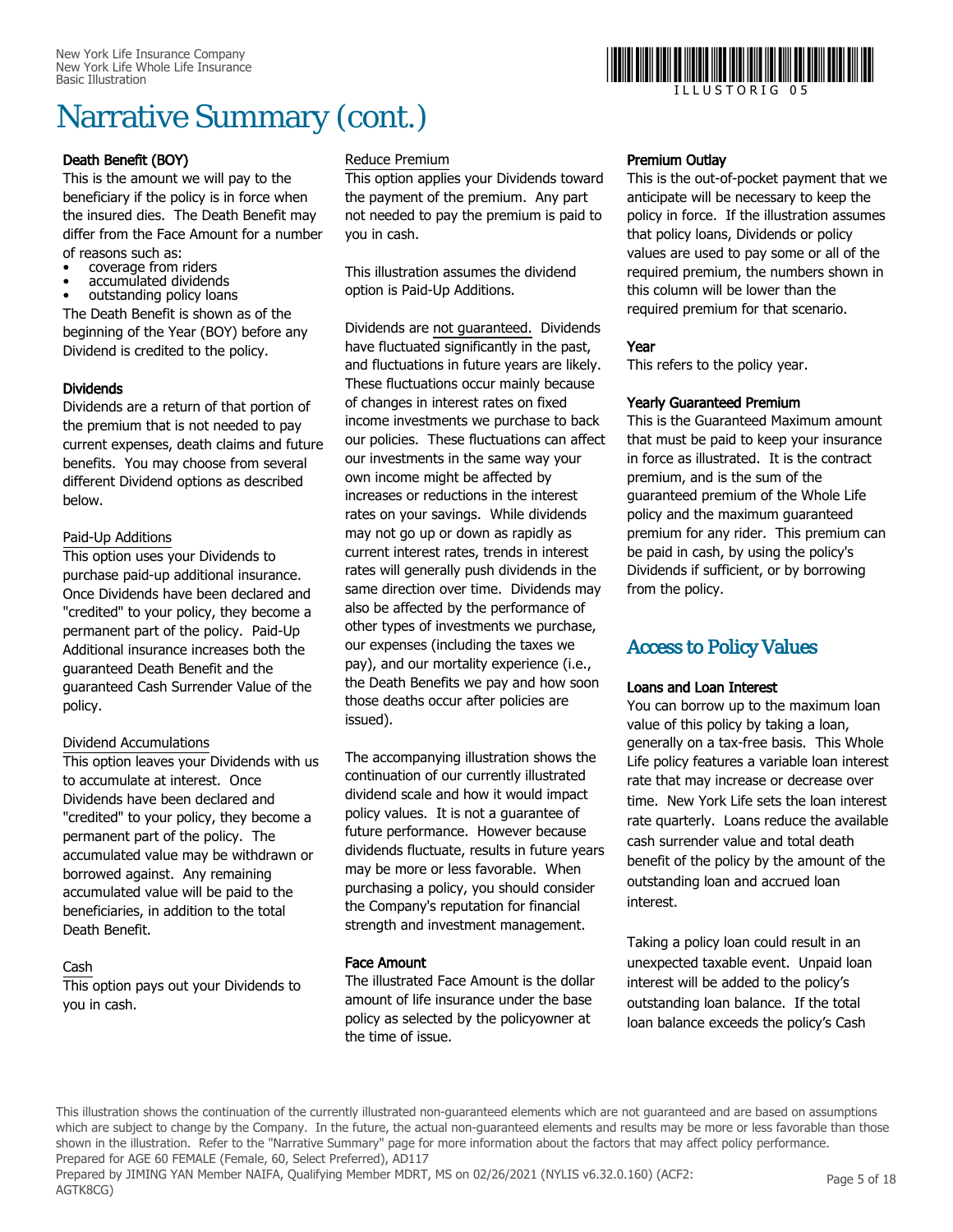## Narrative Summary (cont.)

Surrender Value, the policy may lapse if the loan is not repaid. Under these circumstances, surrendering the policy, or allowing it to lapse at that time, may result in taxable ordinary income being reported to the policyowner and the IRS. You should also note that if you take a large loan, your policy may not have sufficient cash value to cover the potential tax due to the IRS. You may wish to consult your tax advisor prior to taking a loan under this policy.

### **Withdrawals**

You can elect to surrender paid-up additional insurance, purchased by dividends and/or the OPP Rider, for its cash value. These surrenders of paid-up additional insurance reduce the available cash surrender value and total death benefit of the policy.

If a policy is not a MEC, distributions resulting from the surrender of paid-up additional insurance are generally taxable only to the extent that it exceeds the total premiums paid into the policy. In certain circumstances, these surrenders may cause your policy to become a MEC. Please consult your tax adviser with any questions about tax implications of surrenders of paid-up additional insurance from your policy.

### Premium Offset Proposal

Because your dividends are being used to provide paid-up additional insurance, your policy may become eligible for our Premium Offset Proposal program. A point in time may be reached where, based on our current dividend scale, future premiums can be paid by combining each year's current dividend with the cash value of a portion of the accumulated paid-up additional insurance

previously purchased. You may then choose to use these combined values to pay or "offset" the premium. This supplemental illustration assumes that you have chosen to offset the premium.

Because dividends depend on the Company's actual experience and can increase or decrease, we cannot guarantee when the premium offset year will occur. We also cannot guarantee that once it does occur, that future premiums will always be able to be paid from dividend values. It is important to understand that premiums, whether you pay them out-of-pocket or by using dividend values, remain payable on the policy during the specified premium paying period. Premium offset does not make the policy "paid-up" prior to the end of the premium paying period.

Using the Premium Offset Proposal to pay the premium will reduce the cash value and death benefit in comparison to the values the policy would accumulate if premiums were paid out-of-pocket.

### Periodic Payments

After your Whole Life policy is paid up, you can elect to receive regularly scheduled distributions from your policy's cash value by arranging periodic payments. These periodic payments can be funded by your choice of three periodic payment options: (1) by the cash value resulting from the surrenders of paid-up additional insurance purchased by dividends and/or the OPP Rider. The amount that can be paid to you is generally limited to the amount of premiums paid (this amount is the "Tax Basis"); (2) by a policy loan from the policy's Cash Surrender Value; or (3) a combination of both. PERIODIC



### PAYMENTS FUNDED BY ANY OPTION REDUCE YOUR POLICY'S CASH SURRENDER VALUE AND DEATH BENEFIT.

If you choose to elect a periodic payment option once all premiums have been paid on the policy, you will be provided with an inforce supplemental illustration depicting the impact of the periodic payment option you have chosen, based on the nonguaranteed elements and assumptions in effect at that time. DUE TO THE NON-GUARANTEED NATURE OF THE POLICY VALUES FUNDING THE PAYMENTS, THE PERIODIC PAYMENTS YOU ELECT ARE NOT GUARANTEED TO CONTINUE IN THE AMOUNT OR DURATION THAT YOU HAVE CHOSEN AFTER THEY HAVE BEGUN. You should request inforce illustrations from your agent from time to time to review your period payment elections and ensure the sustainability of your policy.

PLEASE NOTE: If your policy is a Modified Endowment Contract, any surrenders or withdrawals from your policy or policy loans may have adverse tax consequences. You should consult with your tax advisor. Refer to the "Modified Endowment Contract (MEC)" section of the Narrative Summary for more details.

### Riders and Benefits

Riders and benefits can enhance your policy. However, they may be subject to jurisdictional availability.

### These riders are automatically included in your policy.

This illustration shows the continuation of the currently illustrated non-guaranteed elements which are not guaranteed and are based on assumptions which are subject to change by the Company. In the future, the actual non-guaranteed elements and results may be more or less favorable than those shown in the illustration. Refer to the "Narrative Summary" page for more information about the factors that may affect policy performance. Prepared for AGE 60 FEMALE (Female, 60, Select Preferred), AD117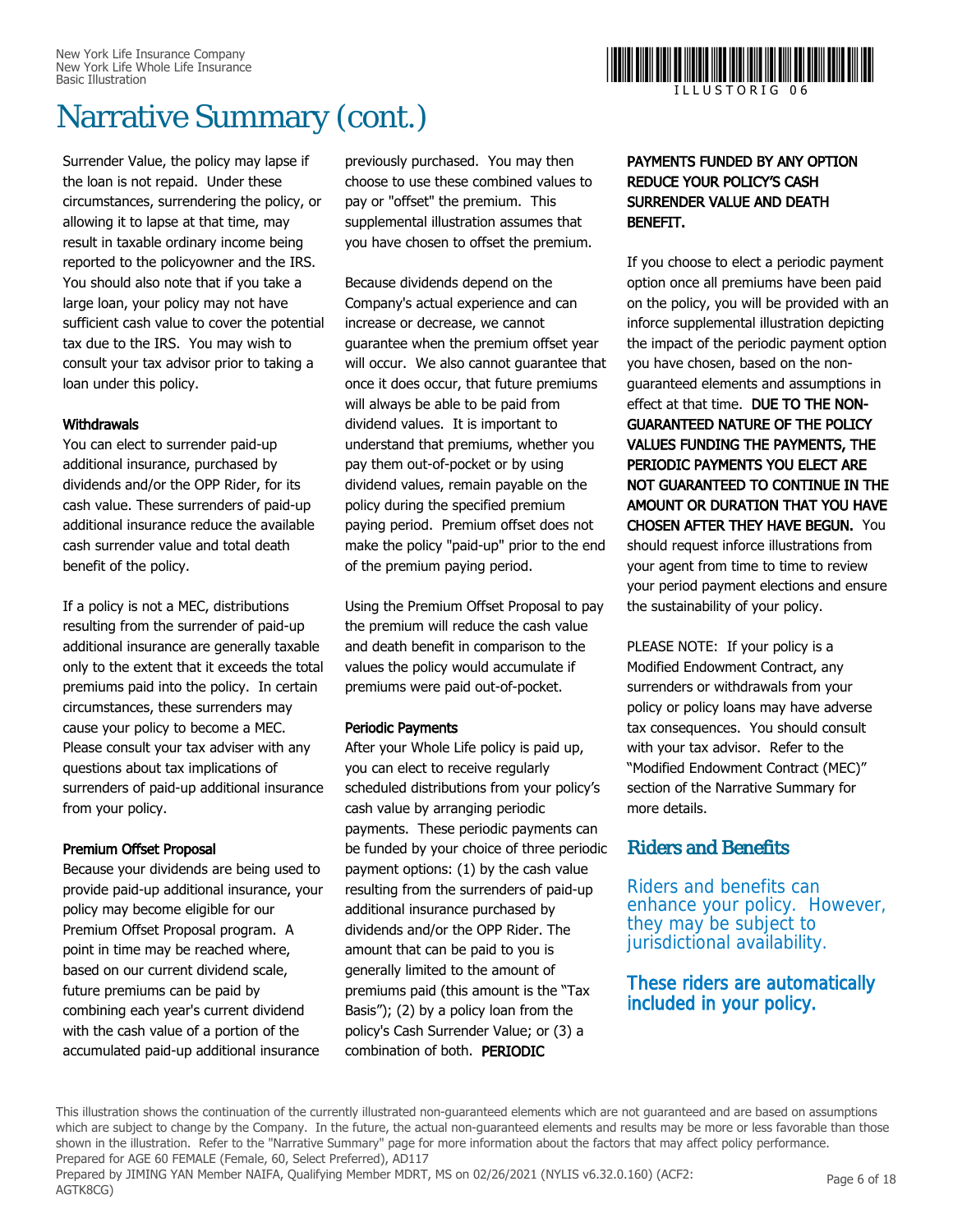## Narrative Summary (cont.)

### Insurance Exchange Rider

With this rider you have the ability to exchange your policy for a new Custom Whole Life policy or Whole Life policy or Whole Life 121 policy that can be issued on a new insured, using values from your original policy. This rider provides for the one-time exchange to a new policy on a successor insured, subject to evidence of good health and insurable interest. A one-time payment may be required upon exercise, depending upon the cash value of the existing and new policies at the time of exchange. Note, this rider is only available on nonqualified policies, and there may be adverse tax consequences associated with exercising this rider.

### Spouse's Paid-Up Insurance Purchase Option Rider

This rider allows a spouse who is named as a policy's beneficiary to purchase a new paid-up Whole Life insurance policy on his or her own life without evidence of insurability after the insured has died. This rider is automatically added at time of issue and is subject to state availability. The new paid-up policy will be issued without evidence of insurability. Depending on the insured's health, premiums may be lower for a fully underwritten policy.

### Subject to availability, this rider can be added to your policy at any time.

### Living Benefits Rider

This rider allows a portion of the policy's eligible death benefit to be accessed should the insured be diagnosed with a terminal illness with a severely shortened life expectancy. There is a cost to exercise this rider.

### Additional Information

### Age 100 Policy Anniversary

When the insured reaches age 100, the policy will endow and the guaranteed cash value will equal the policy's face amount.

### Federal Tax Treatment After Age 100

The federal tax treatment of your policy after the Insured's Attained Age 100 is uncertain and your policy may be subject to adverse tax consequences. Please consult your tax advisor before choosing to continue your policy after age 100.

### Age 121 Policy Anniversary

When the insured reaches age 121, the policy will mature. Any policy loan outstanding at age 121 will continue to accrue interest at the current policy loan interest rate. All insurance or benefits from riders will end. The policy will remain eligible for dividends and can be surrendered at any time for its cash value. If the benefit were paid out, any outstanding loan would reduce the amount of the payment.

### Life Expectancy

For the purpose of this illustration, life expectancy is the average projected lifespan of a representative group of people of the same sex, issue age, and underwriting class. The insured's age at life expectancy is noted on the Illustration Summary page.

### Modified Endowment Contract (MEC)

Certain tax advantages are no longer applicable to a life insurance policy if too much money is put into the policy during its first seven years, or during the seven year period after a "material change" to

### the policy. If the cumulative premiums paid during the applicable 7-year period at any time exceed the limits imposed under the Internal Revenue Code the policy becomes a "Modified Endowment Contract" or MEC. A MEC is still a life insurance policy, and death benefits continue to be tax free, but any time you take a withdrawal from a MEC (including a policy loan), the withdrawal is treated as taxable income to the extent there is gain in the policy. In addition, if you are under 59 ½, a penalty tax of 10% could be assessed on those amounts and upon surrender of the policy.

### Premium Payments

This illustration assumes that all premiums are paid when due.

This illustration is not to be relied upon for tax advice. Please consult your tax and legal advisers if you have questions about taxes. The tax status of the policy as it applies to the policyowner should be reviewed annually.

This illustration shows the continuation of the currently illustrated non-guaranteed elements which are not guaranteed and are based on assumptions which are subject to change by the Company. In the future, the actual non-guaranteed elements and results may be more or less favorable than those shown in the illustration. Refer to the "Narrative Summary" page for more information about the factors that may affect policy performance. Prepared for AGE 60 FEMALE (Female, 60, Select Preferred), AD117

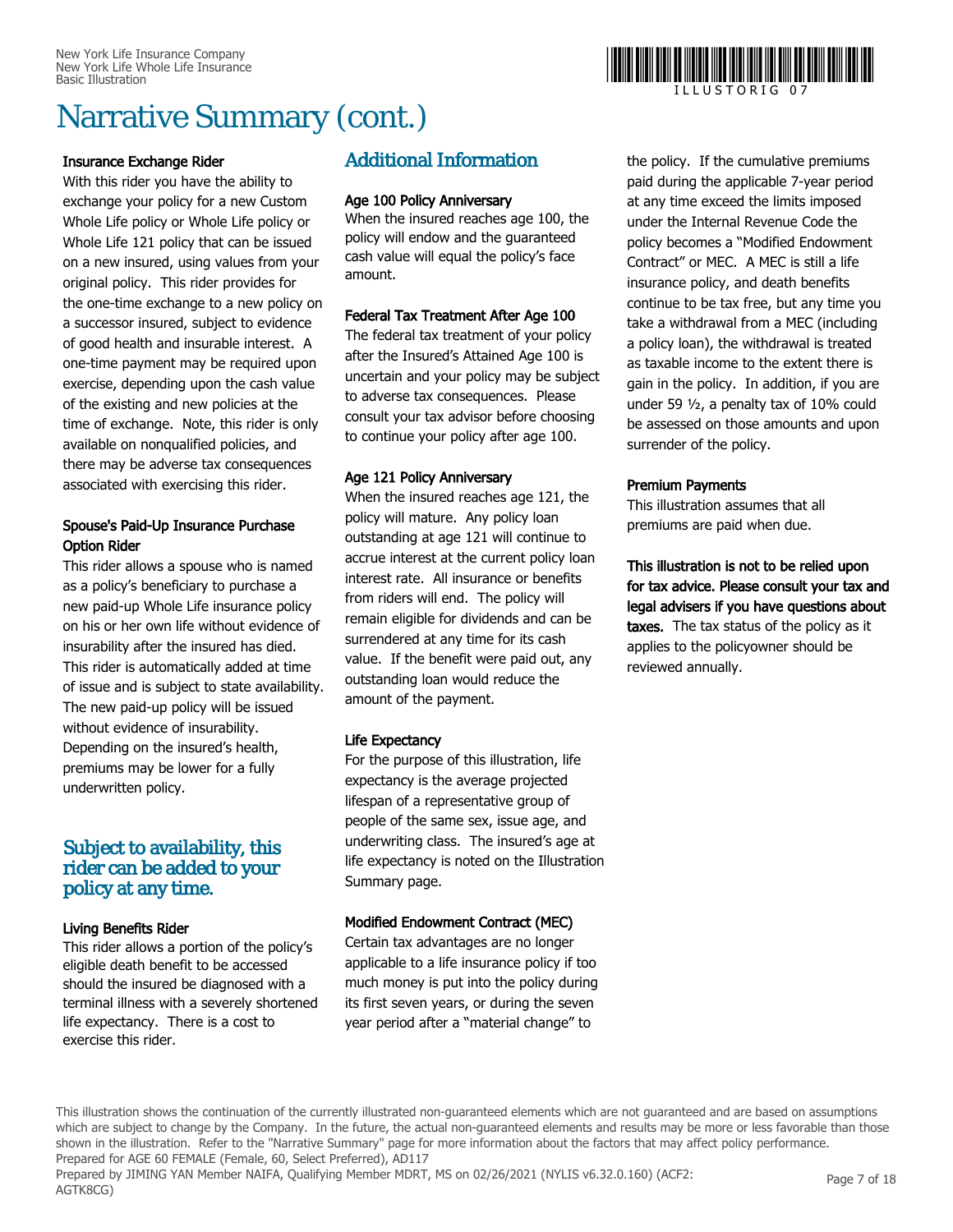## Illustration Summary

Base Policy Face Amount: \$150,000 entitled and the Premium Mode: Check-O-Matic Initial Death Benefit Amount: \$150,000 Dividend Option: Paid-Up Additions Premium Paying Period: To age 100

### Guaranteed

These policy values and benefits are guaranteed based on the Annual Policy Cash Flow shown in this example and the maximum guaranteed OPP expense charges.

### Non-Guaranteed Midpoint

Policy values and benefits are based on 50% of the Company's currently illustrated dividend scale and on an OPP expense

charge which is the average of the current and maximum guaranteed levels.

### Non-Guaranteed Current

Dividends and the OPP expense charge are non-guaranteed elements and are subject to change by the Company. Because these policy values and benefits are based on the current non-guaranteed OPP expense charge and include values increased by Dividends, which are not

guaranteed, the policy values and benefits shown in this column are not guaranteed. This illustration shows the continuation of the current expense charge and currently illustrated dividend scale; the Dividends actually paid and expense charge imposed may be more or less favorable than those shown here.

|                 |                 |                                        | Guaranteed                        |                                         | <b>Non-Guaranteed Midpoint</b> |                                   |                                         | <b>Non-Guaranteed Current</b> |                                          |                                         |
|-----------------|-----------------|----------------------------------------|-----------------------------------|-----------------------------------------|--------------------------------|-----------------------------------|-----------------------------------------|-------------------------------|------------------------------------------|-----------------------------------------|
| End of<br>Year  | Age             | Yearlv<br>Guaranteed<br><b>Premium</b> | Cash<br><b>Surrender</b><br>Value | <b>Death</b><br><b>Benefit</b><br>(BOY) | <b>Premium</b><br>Outlay       | Cash<br><b>Surrender</b><br>Value | <b>Death</b><br><b>Benefit</b><br>(BOY) | Premium<br>Outlay             | Cash<br><b>Surrender</b><br><b>Value</b> | <b>Death</b><br><b>Benefit</b><br>(BOY) |
|                 | 65              | 6,460                                  | 11,966                            | 150,000                                 | 6,460                          | 15,191                            | 155,117                                 | 6,460                         | 18,498                                   | 160,320                                 |
| 10              | 70 <sub>1</sub> | 6.460                                  | 32,796                            | 150,000                                 | 6,460                          | 41,947                            | 164,714                                 | 6.460                         | 51,736                                   | 180,320                                 |
| 20 <sup>1</sup> | 80              | 6.460                                  | 72,920                            | 150,000                                 | 6,460                          | 103,304                           | 190,427                                 | 6.460                         | 138,688                                  | 237,121                                 |
| 31              | 91&             | 6,460                                  | 112,242                           | 150,000                                 | 6,460                          | 181,838                           | 227,722                                 | 6,460                         | 270,218                                  | 325,716                                 |
| 35              | 95              | 6,460                                  | 124,005                           | 150,000                                 | 6,460                          | 211,766                           | 243,555                                 | 6,460                         | 326,352                                  | 364,895                                 |

#### Please refer to the "Owner Actions Reflected In This Illustration" page for an explanation of the Modified Endowment Contract status of the policy being illustrated.

& Represents the insured's life expectancy added to the insured's age. See Additional Information section on the Narrative Summary page for more information. Please refer to the Narrative Summary for Column Heading Definitions.

I have received a copy of this illustration and understand that any non-guaranteed elements illustrated are subject to change and could be either higher or lower. The agent has told me they are NOT GUARANTEED.

I certify that this illustration has been presented to the applicant and that I have explained that any non-guaranteed elements illustrated are subject to change. I have made no statements that are inconsistent with the illustration.

Agent's Signature **Date** 



I L L U S T O R I G 0 8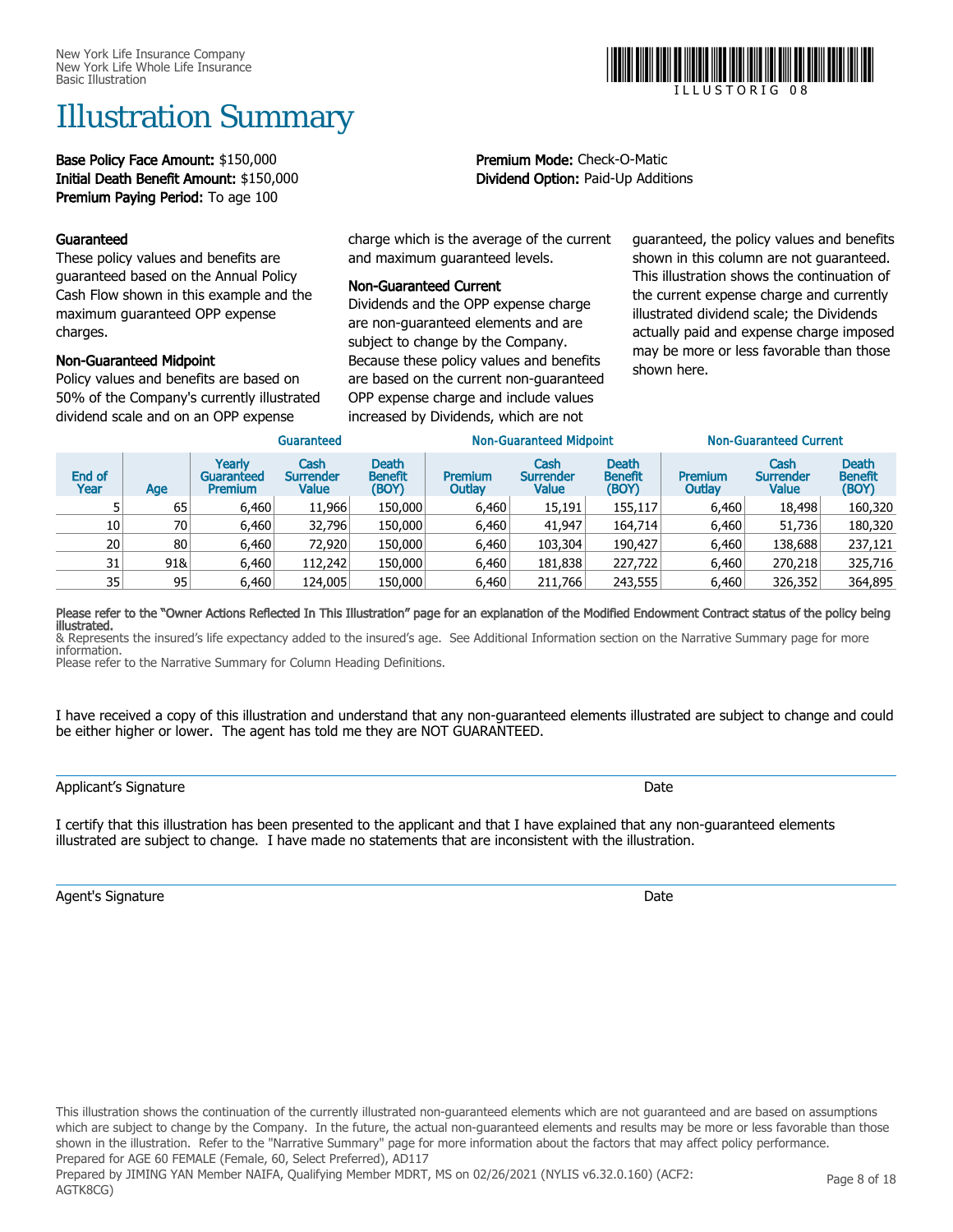## Extended Illustration Summary

### Base Policy Face Amount: \$150,000 **Premium Mode:** Check-O-Matic Initial Death Benefit Amount: \$150,000 Dividend Option: Paid-Up Additions Premium Paying Period: To age 100

Like the Illustration Summary on the previous page, the table below shows how your policy may perform on guaranteed, nonguaranteed current, and non-guaranteed mid-point bases. This table is illustrated to show this performance in all policy Years, and assumes that you utilize policy loans and or withdrawals as a living benefit. Details of any such policy loans and/or withdrawals can be seen in the Supplemental Illustration of Cash Flows page of this illustration. For a description of these policy features, please refer to the Narrative Summary.

|                          |            | Guaranteed                                    |                   |                                          |                                         |                          | <b>Non-Guaranteed Midpoint</b>           |                                         | <b>Non-Guaranteed Current</b> |                                          |                                         |
|--------------------------|------------|-----------------------------------------------|-------------------|------------------------------------------|-----------------------------------------|--------------------------|------------------------------------------|-----------------------------------------|-------------------------------|------------------------------------------|-----------------------------------------|
| End<br><b>of</b><br>Year | Age        | Yearly<br><b>Guaranteed</b><br><b>Premium</b> | Premium<br>Outlay | Cash<br><b>Surrender</b><br><b>Value</b> | <b>Death</b><br><b>Benefit</b><br>(BOY) | <b>Premium</b><br>Outlay | Cash<br><b>Surrender</b><br><b>Value</b> | <b>Death</b><br><b>Benefit</b><br>(BOY) | Premium<br>Outlay             | Cash<br><b>Surrender</b><br><b>Value</b> | <b>Death</b><br><b>Benefit</b><br>(BOY) |
| 1                        | 61         | 6,460                                         | 6,460             | 0                                        | 150,000                                 | 6,460                    | 0                                        | 150,000                                 | 6,460                         | 0                                        | 150,000                                 |
| $\overline{2}$           | 62         | 6,460                                         | 6,460             | 464                                      | 150,000                                 | 6,460                    | 1,205                                    | 150,000                                 | 6,460                         | 1,946                                    | 150,000                                 |
| 3                        | 63         | 6,460                                         | 6,460             | 4,010                                    | 150,000                                 | 6,460                    | 5,522                                    | 151,735                                 | 6,460                         | 7,046                                    | 153,469                                 |
| $\overline{\mathbf{4}}$  | 64         | 6,460                                         | 6,460             | 7,956                                    | 150,000                                 | 6,460                    | 10,282                                   | 153,431                                 | 6,460                         | 12,648                                   | 156,890                                 |
| 5                        | 65         | 6,460                                         | 6,460             | 11,966                                   | 150,000                                 | 6,460                    | 15,191                                   | 155,117                                 | 6,460                         | 18,498                                   | 160,320                                 |
|                          |            |                                               |                   |                                          |                                         |                          |                                          |                                         |                               |                                          |                                         |
| 6                        | 66         | 6,460                                         | 6,460             | 16,031                                   | 150,000                                 | 6,460                    | 20,249                                   | 156,883                                 | 6,460                         | 24,611                                   | 163,939                                 |
| $\overline{7}$           | 67         | 6,460                                         | 6,460             | 20,150                                   | 150,000                                 | 6,460                    | 25,442                                   | 158,735                                 | 6,460                         | 30,962                                   | 167,767                                 |
| 8                        | 68         | 6,460                                         | 6,460             | 24,320                                   | 150,000                                 | 6,460                    | 30,789                                   | 160,640                                 | 6,460                         | 37,593                                   | 171,736                                 |
| 9                        | 69         | 6,460                                         | 6,460             | 28,536                                   | 150,000                                 | 6,460                    | 36,290                                   | 162,633                                 | 6,460                         | 44,514                                   | 175,919                                 |
| 10                       | 70         | 6,460                                         | 6,460             | 32,796                                   | 150,000                                 | 6,460                    | 41,947                                   | 164,714                                 | 6,460                         | 51,736                                   | 180,320                                 |
|                          |            |                                               |                   |                                          |                                         |                          |                                          |                                         |                               |                                          |                                         |
| 11                       | 71         | 6,460                                         | 6,460             | 36,683                                   | 150,000                                 | 6,460                    | 47,355                                   | 166,883                                 | 6,460                         | 58,869                                   | 184,944                                 |
| 12                       | 72         | 6,460                                         | 6,460             | 40,608                                   | 150,000                                 | 6,460                    | 52,911                                   | 169,153                                 | 6,460                         | 66,299                                   | 189,818                                 |
| 13                       | 73         | 6,460                                         | 6,460             | 44,571                                   | 150,000                                 | 6,460                    | 58,635                                   | 171,488                                 | 6,460                         | 74,073                                   | 194,872                                 |
| 14                       | 74         | 6,460                                         | 6,460             | 48,570                                   | 150,000                                 | 6,460                    | 64,532                                   | 173,917                                 | 6,460                         | 82,205                                   | 200,171                                 |
| 15                       | 75*        | 6,109                                         | 6,109             | 52,599                                   | 150,000                                 | 0                        | 64,270                                   | 166,323                                 | 0                             | 84,310                                   | 195,600                                 |
|                          |            |                                               |                   |                                          |                                         |                          |                                          |                                         |                               |                                          |                                         |
| 16                       | 76*        | 6,109                                         | 6,109             | 56,652                                   | 150,000                                 | 0                        | 63,959                                   | 158,980                                 | 0                             | 86,510                                   | 191,335                                 |
| 17                       | $77*$      | 6,109                                         | 6,109             | 60,720                                   | 150,000                                 | 0                        | 63,585                                   | 151,887                                 | 0                             | 88,778                                   | 187,387                                 |
| 18                       | 78*<br>79* | 6,109                                         | 6,109             | 64,791                                   | 150,000                                 | 3,244                    | 66,495                                   | 150,000                                 | $\pmb{0}$                     | 91,114                                   | 183,710                                 |
| 19                       | $80*$      | 6,109                                         | 6,109             | 68,862                                   | 150,000                                 | 4,405                    | 70,646                                   | 150,000                                 | 0                             | 93,520                                   | 180,304                                 |
| 20                       |            | 6,109                                         | 6,109             | 72,920                                   | 150,000                                 | 4,325                    | 74,786                                   | 150,000                                 | 0                             | 95,992                                   | 177,161                                 |
| 21                       | $81*$      | 6,109                                         | 6,109             | 76,959                                   | 150,000                                 | 4,243                    | 78,825                                   | 150,000                                 | 0                             | 98,366                                   | 174,276                                 |
| 22                       | $82*$      | 6,109                                         | 6,109             | 80,948                                   | 150,000                                 | 4,243                    | 82,839                                   | 150,000                                 | 0                             | 100,656                                  | 171,409                                 |
| 23                       | 83*        | 6,109                                         | 6,109             | 84,869                                   | 150,000                                 | 4,217                    | 86,852                                   | 150,000                                 | 0                             | 102,979                                  | 168,625                                 |
| 24                       | 84*        | 6,109                                         | 6,109             | 88,715                                   | 150,000                                 | 4,126                    | 90,792                                   | 150,000                                 | 0                             | 105,343                                  | 166,099                                 |
| 25                       | 85*        | 6,109                                         | 6,109             | 92,460                                   | 150,000                                 | 4,031                    | 94,638                                   | 150,000                                 | 0                             | 107,739                                  | 163,832                                 |
|                          |            |                                               |                   |                                          |                                         |                          |                                          |                                         |                               |                                          |                                         |
| 26                       | 86*        | 6,109                                         | 6,109             | 96,090                                   | 150,000                                 | 3,931                    | 98,379                                   | 150,000                                 | 0                             | 110,179                                  | 161,830                                 |
| 27                       | $87*$      | 6,109                                         | 6,109             | 99,579                                   | 150,000                                 | 3,820                    | 101,985                                  | 150,000                                 | 0                             | 112,661                                  | 160,111                                 |
| 28                       | 88*        | 6,109                                         | 6,109             | 102,936                                  | 150,000                                 | 3,703                    | 105,455                                  | 150,000                                 | 0                             | 115,193                                  | 158,685                                 |
|                          |            |                                               |                   |                                          |                                         |                          |                                          |                                         |                               |                                          |                                         |

\*The premium payment amount is assumed to be completely or partially paid by Dividends or policy values in the year(s) marked with an asterisk (\*). This does NOT make the policy paid-up during the premium paying period, nor reduce the number of premiums that must be paid. Future Dividends and future OPP expense charges may be different than those illustrated, and the change may result in the need to continue or resume premium payments on the base policy after the initial suspension of such premium payments.

#### Please see the End Notes at the end of this ledger for important information.

This illustration shows the continuation of the currently illustrated non-guaranteed elements which are not guaranteed and are based on assumptions which are subject to change by the Company. In the future, the actual non-guaranteed elements and results may be more or less favorable than those shown in the illustration. Refer to the "Narrative Summary" page for more information about the factors that may affect policy performance. Prepared for AGE 60 FEMALE (Female, 60, Select Preferred), AD117

Prepared by JIMING YAN Member NAIFA, Qualifying Member MDRT, MS on 02/26/2021 (NYLIS v6.32.0.160) (ACF2: AGTK8CG)



I L L U S T O R I G 0 9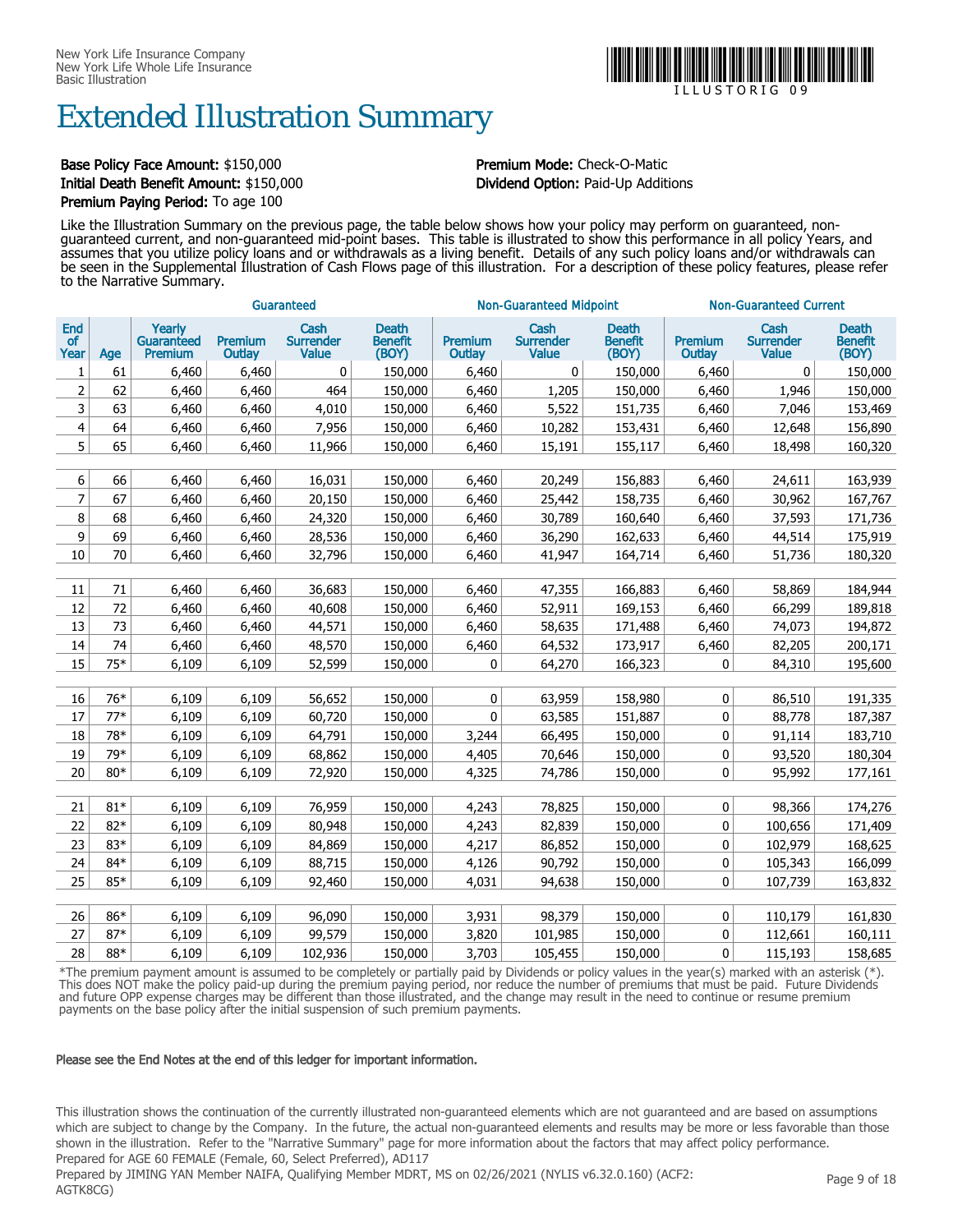

## Extended Illustration Summary (cont.)

|                          |        | Guaranteed                      |                   |                                          |                                         |                   | <b>Non-Guaranteed Midpoint</b>           |                                  | <b>Non-Guaranteed Current</b> |                                   |                                         |
|--------------------------|--------|---------------------------------|-------------------|------------------------------------------|-----------------------------------------|-------------------|------------------------------------------|----------------------------------|-------------------------------|-----------------------------------|-----------------------------------------|
| End<br><b>of</b><br>Year | Age    | Yearly<br>Guaranteed<br>Premium | Premium<br>Outlay | Cash<br><b>Surrender</b><br><b>Value</b> | <b>Death</b><br><b>Benefit</b><br>(BOY) | Premium<br>Outlay | Cash<br><b>Surrender</b><br><b>Value</b> | <b>Death</b><br>Benefit<br>(BOY) | Premium<br>Outlay             | Cash<br><b>Surrender</b><br>Value | <b>Death</b><br><b>Benefit</b><br>(BOY) |
| 29                       | 89*    | 6,109                           | 6,109             | 106,161                                  | 150,000                                 | 3,590             | 108,794                                  | 150,000                          | $\mathbf 0$                   | 117,783                           | 157,534                                 |
| 30                       | $90*$  | 6,109                           | 6,109             | 109,259                                  | 150,000                                 | 3,476             | 112,004                                  | 150,000                          | $\mathbf 0$                   | 120,445                           | 156,654                                 |
|                          |        |                                 |                   |                                          |                                         |                   |                                          |                                  |                               |                                   |                                         |
| 31                       | 91*&   | 6,109                           | 6,109             | 112,242                                  | 150,000                                 | 3,364             | 114,987                                  | 150,000                          | 0                             | 122,974                           | 156,040                                 |
| 32                       | $92*$  | 6,109                           | 6,109             | 115,154                                  | 150,000                                 | 3,364             | 117,899                                  | 150,000                          | $\mathbf 0$                   | 125,411                           | 155,423                                 |
| 33                       | 93*    | 6,109                           | 6,109             | 118,034                                  | 150,000                                 | 3,364             | 120,845                                  | 150,000                          | 0                             | 127,932                           | 154,804                                 |
| 34                       | 94*    | 6,109                           | 6,109             | 120,939                                  | 150,000                                 | 3,298             | 123,842                                  | 150,000                          | $\mathbf 0$                   | 130,648                           | 154,331                                 |
| 35                       | 95*    | 6,109                           | 6,109             | 124,005                                  | 150,000                                 | 3,206             | 126,996                                  | 150,000                          | 0                             | 133,699                           | 154,062                                 |
|                          |        |                                 |                   |                                          |                                         |                   |                                          |                                  |                               |                                   |                                         |
| 36                       | $96*$  | 6,109                           | 6,109             | 127,376                                  | 150,000                                 | 3,118             | 130,457                                  | 150,000                          | 0                             | 137,235                           | 153,991                                 |
| 37                       | $97*$  | 6,109                           | 6,109             | 131,172                                  | 150,000                                 | 3,028             | 134,421                                  | 150,000                          | $\mathbf 0$                   | 141,544                           | 154,115                                 |
| 38                       | 98*    | 6,109                           | 6,109             | 135,732                                  | 150,000                                 | 2,860             | 139,167                                  | 150,000                          | $\mathbf 0$                   | 147,018                           | 154,602                                 |
| 39                       | 99*    | 6,109                           | 6,109             | 141,650                                  | 150,000                                 | 2,674             | 145,085                                  | 150,000                          | 0                             | 153,908                           | 155,483                                 |
| 40                       | $100*$ | 6,109                           | 6,109             | 150,000                                  | 150,000                                 | 2,674             | 153,563                                  | 150,000                          | $\mathbf 0$                   | 163,580                           | 156,357                                 |
|                          |        |                                 |                   |                                          |                                         |                   |                                          |                                  |                               |                                   |                                         |
| 41                       | 101    | 0                               | 0                 | 150,000                                  | 150,000                                 | 0                 | 158,599                                  | 153,563                          | 0                             | 174,076                           | 163,580                                 |
| 42                       | 102    | 0                               | 0                 | 150,000                                  | 150,000                                 | $\mathbf 0$       | 163,874                                  | 158,599                          | $\mathbf 0$                   | 185,280                           | 174,076                                 |
| 43                       | 103    | 0                               | 0                 | 150,000                                  | 150,000                                 | 0                 | 169,341                                  | 163,874                          | $\mathbf 0$                   | 197,122                           | 185,280                                 |
| 44                       | 104    | 0                               | 0                 | 150,000                                  | 150,000                                 | 0                 | 175,005                                  | 169,341                          | $\mathbf 0$                   | 209,628                           | 197,122                                 |
| 45                       | 105    | 0                               | 0                 | 150,000                                  | 150,000                                 | 0                 | 180,869                                  | 175,005                          | $\mathbf 0$                   | 222,822                           | 209,628                                 |
|                          |        |                                 |                   |                                          |                                         |                   |                                          |                                  |                               |                                   |                                         |
| 46                       | 106    | 0                               | 0                 | 150,000                                  | 150,000                                 | 0                 | 186,934                                  | 180,869                          | $\mathbf 0$                   | 236,728                           | 222,822                                 |
| 47                       | 107    | 0                               | 0                 | 150,000                                  | 150,000                                 | $\pmb{0}$         | 193,169                                  | 186,934                          | 0                             | 251,306                           | 236,728                                 |
| 48                       | 108    | 0                               | 0                 | 150,000                                  | 150,000                                 | $\mathbf 0$       | 199,574                                  | 193,169                          | $\mathbf 0$                   | 266,578                           | 251,306                                 |
| 49                       | 109    | 0                               | 0                 | 150,000                                  | 150,000                                 | 0                 | 206,150                                  | 199,574                          | $\mathbf 0$                   | 282,568                           | 266,578                                 |
| 50                       | 110    | 0                               | 0                 | 150,000                                  | 150,000                                 | 0                 | 212,896                                  | 206,150                          | $\mathbf 0$                   | 299,297                           | 282,568                                 |
|                          |        |                                 |                   |                                          |                                         |                   |                                          |                                  |                               |                                   |                                         |
| 51                       | 111    | 0                               | 0                 | 150,000                                  | 150,000                                 | 0                 | 219,809                                  | 212,896                          | $\mathbf 0$                   | 316,783                           | 299,297                                 |
| 52                       | 112    | 0                               | 0                 | 150,000                                  | 150,000                                 | 0                 | 226,880                                  | 219,809                          | $\mathbf 0$                   | 335,034                           | 316,783                                 |
| 53                       | 113    | 0                               | $\pmb{0}$         | 150,000                                  | 150,000                                 | $\pmb{0}$         | 234,103                                  | 226,880                          | $\mathbf 0$                   | 354,059                           | 335,034                                 |
| 54                       | 114    | 0                               | 0                 | 150,000                                  | 150,000                                 | 0                 | 241,479                                  | 234,103                          | $\mathbf 0$                   | 373,892                           | 354,059                                 |
| 55                       | 115    | 0                               | 0                 | 150,000                                  | 150,000                                 | 0                 | 249,012                                  | 241,479                          | $\mathbf 0$                   | 394,567                           | 373,892                                 |
|                          |        |                                 |                   |                                          |                                         |                   |                                          |                                  |                               |                                   |                                         |
| 56                       | 116    | 0                               | 0                 | 150,000                                  | 150,000                                 | $\pmb{0}$         | 256,705                                  | 249,012                          | $\mathbf 0$                   | 416,119                           | 394,567                                 |
| 57                       | 117    | 0                               | 0                 | 150,000                                  | 150,000                                 | $\pmb{0}$         | 264,561                                  | 256,705                          | $\pmb{0}$                     | 438,584                           | 416,119                                 |
| 58                       | 118    | 0                               | 0                 | 150,000                                  | 150,000                                 | 0                 | 272,585                                  | 264,561                          | $\mathbf 0$                   | 462,003                           | 438,584                                 |
| 59                       | 119    | 0                               | 0                 | 150,000                                  | 150,000                                 | 0                 | 280,779                                  | 272,585                          | $\mathbf 0$                   | 486,416                           | 462,003                                 |
| 60                       | 120    | 0                               | 0                 | 150,000                                  | 150,000                                 | 0                 | 289,147                                  | 280,779                          | 0                             | 511,863                           | 486,416                                 |
|                          |        |                                 |                   |                                          |                                         |                   |                                          |                                  |                               |                                   |                                         |
| 61                       | 121    | 0                               | $\mathbf{0}$      | 150,000                                  | 150,000                                 | $\mathbf{0}$      | 297,692                                  | 289,147                          | $\mathbf{0}$                  | 538,388                           | 511,863                                 |

\*The premium payment amount is assumed to be completely or partially paid by Dividends or policy values in the year(s) marked with an asterisk (\*). This does NOT make the policy paid-up during the premium paying period, nor reduce the number of premiums that must be paid. Future Dividends and future OPP expense charges may be different than those illustrated, and the change may result in the need to continue or resume premium payments on the base policy after the initial suspension of such premium payments.

This illustration shows the continuation of the currently illustrated non-guaranteed elements which are not guaranteed and are based on assumptions which are subject to change by the Company. In the future, the actual non-guaranteed elements and results may be more or less favorable than those shown in the illustration. Refer to the "Narrative Summary" page for more information about the factors that may affect policy performance. Prepared for AGE 60 FEMALE (Female, 60, Select Preferred), AD117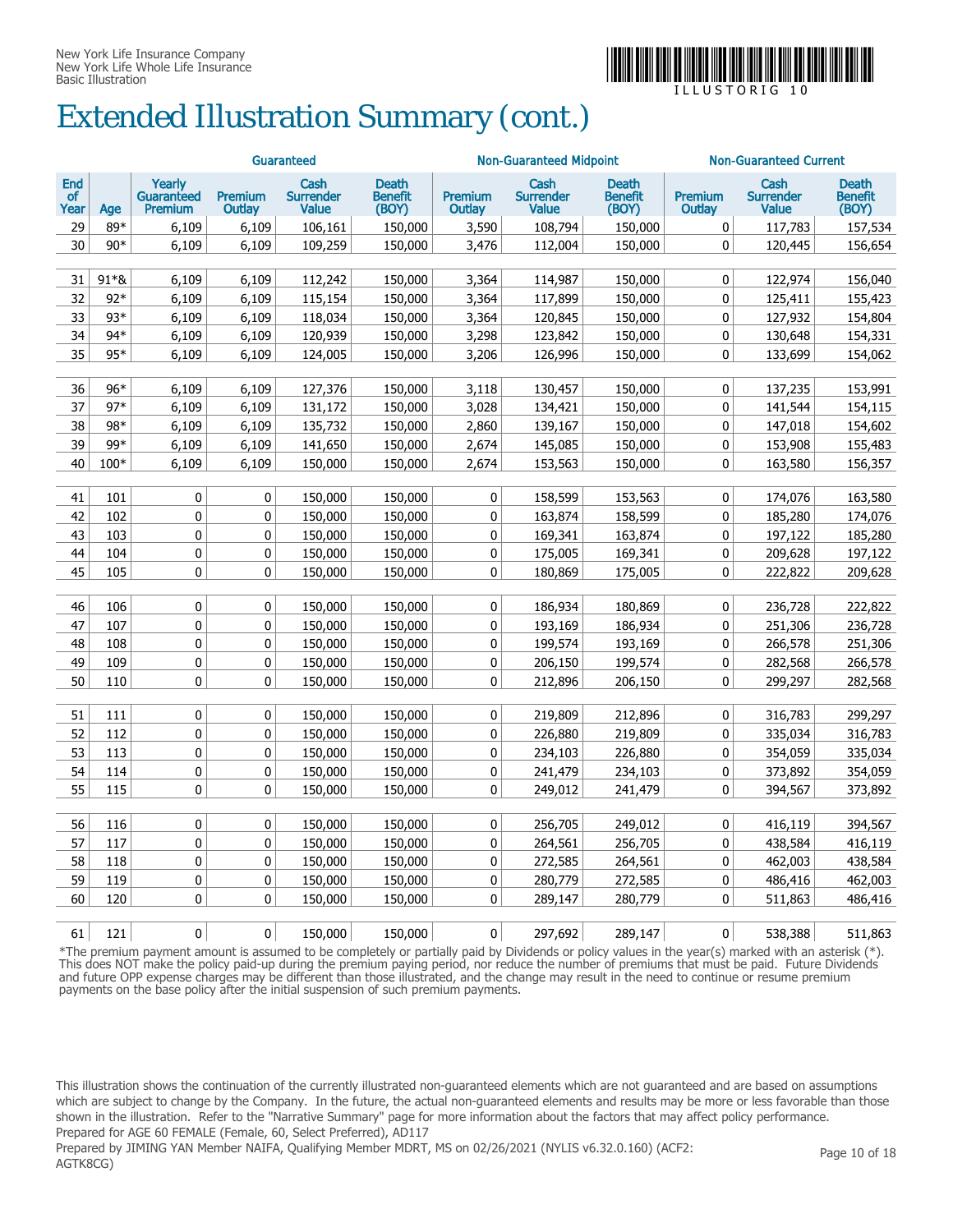

## Extended Illustration Summary (cont.)

#### End Notes

AGTK8CG)

#### Please refer to the "Owner Actions Reflected In This Illustration" page for an explanation of the Modified Endowment Contract status of the policy being illustrated.

& Represents the insured's life expectancy added to the insured's age. See Additional Information section on the Narrative Summary page for more information.

Please refer to the Narrative Summary for Column Heading Definitions.

This illustration shows the continuation of the currently illustrated non-guaranteed elements which are not guaranteed and are based on assumptions which are subject to change by the Company. In the future, the actual non-guaranteed elements and results may be more or less favorable than those shown in the illustration. Refer to the "Narrative Summary" page for more information about the factors that may affect policy performance. Prepared for AGE 60 FEMALE (Female, 60, Select Preferred), AD117 Prepared by JIMING YAN Member NAIFA, Qualifying Member MDRT, MS on 02/26/2021 (NYLIS v6.32.0.160) (ACF2: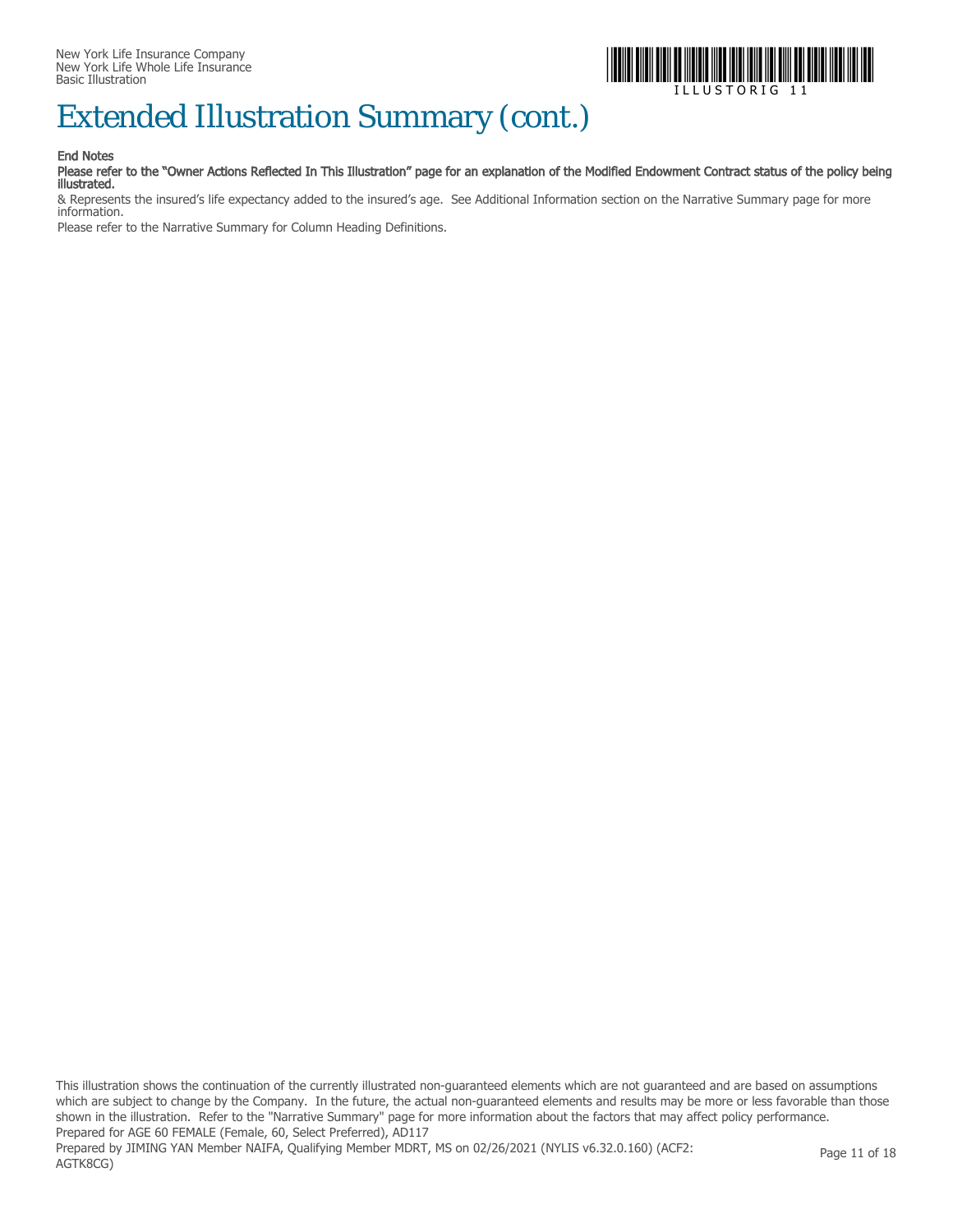

## Yearly Detail

Base Policy Face Amount: \$150,000 Premium Mode: Check-O-Matic Initial Death Benefit Amount: \$150,000 Dividend Option: Paid-Up Additions Premium Paying Period: To age 100

|                         | Guaranteed |                                        |                                      |                                          |                                         | <b>Non-Guaranteed Current</b> |                                      |                                       |                                         |
|-------------------------|------------|----------------------------------------|--------------------------------------|------------------------------------------|-----------------------------------------|-------------------------------|--------------------------------------|---------------------------------------|-----------------------------------------|
| End of<br>Year          | Age        | Yearly<br>Guaranteed<br><b>Premium</b> | <b>Annual</b><br>Policy Cash<br>Flow | Cash<br><b>Surrender</b><br><b>Value</b> | <b>Death</b><br><b>Benefit</b><br>(BOY) | Premium<br><b>Outlay</b>      | <b>Annual</b><br>Policy Cash<br>Flow | <b>Cash Surrender</b><br><b>Value</b> | <b>Death</b><br><b>Benefit</b><br>(BOY) |
| 1                       | 61         | 6,460                                  | 6,460                                | 0                                        | 150,000                                 | 6,460                         | 6,460                                | $\bf{0}$                              | 150,000                                 |
| $\overline{2}$          | 62         | 6,460                                  | 6,460                                | 464                                      | 150,000                                 | 6,460                         | 6,460                                | 1,946                                 | 150,000                                 |
| 3                       | 63         | 6,460                                  | 6,460                                | 4,010                                    | 150,000                                 | 6,460                         | 6,460                                | 7,046                                 | 153,469                                 |
| $\overline{\mathbf{4}}$ | 64         | 6,460                                  | 6,460                                | 7,956                                    | 150,000                                 | 6,460                         | 6,460                                | 12,648                                | 156,890                                 |
| 5                       | 65         | 6,460                                  | 6,460                                | 11,966                                   | 150,000                                 | 6,460                         | 6,460                                | 18,498                                | 160,320                                 |
|                         |            |                                        |                                      |                                          |                                         |                               |                                      |                                       |                                         |
| 6                       | 66         | 6,460                                  | 6,460                                | 16,031                                   | 150,000                                 | 6,460                         | 6,460                                | 24,611                                | 163,939                                 |
| $\overline{7}$          | 67         | 6,460                                  | 6,460                                | 20,150                                   | 150,000                                 | 6,460                         | 6,460                                | 30,962                                | 167,767                                 |
| 8                       | 68         | 6,460                                  | 6,460                                | 24,320                                   | 150,000                                 | 6,460                         | 6,460                                | 37,593                                | 171,736                                 |
| 9                       | 69         | 6,460                                  | 6,460                                | 28,536                                   | 150,000                                 | 6,460                         | 6,460                                | 44,514                                | 175,919                                 |
| 10                      | 70         | 6,460                                  | 6,460                                | 32,796                                   | 150,000                                 | 6,460                         | 6,460                                | 51,736                                | 180,320                                 |
|                         |            |                                        |                                      |                                          |                                         |                               |                                      |                                       |                                         |
| 11                      | 71         | 6,460                                  | 6,460                                | 36,683                                   | 150,000                                 | 6,460                         | 6,460                                | 58,869                                | 184,944                                 |
| 12                      | 72         | 6,460                                  | 6,460                                | 40,608                                   | 150,000                                 | 6,460                         | 6,460                                | 66,299                                | 189,818                                 |
| 13                      | 73         | 6,460                                  | 6,460                                | 44,571                                   | 150,000                                 | 6,460                         | 6,460                                | 74,073                                | 194,872                                 |
| 14                      | 74         | 6,460                                  | 6,460                                | 48,570                                   | 150,000                                 | 6,460                         | 6,460                                | 82,205                                | 200,171                                 |
| 15                      | 75         | 6,460                                  | 6,460                                | 52,599                                   | 150,000                                 | 6,460                         | 6,460                                | 90,697                                | 205,719                                 |
| 16                      | 76         |                                        |                                      |                                          |                                         |                               |                                      |                                       |                                         |
| 17                      | 77         | 6,460                                  | 6,460                                | 56,652                                   | 150,000                                 | 6,460                         | 6,460                                | 99,571                                | 211,509                                 |
| 18                      | 78         | 6,460<br>6,460                         | 6,460<br>6,460                       | 60,720<br>64,791                         | 150,000<br>150,000                      | 6,460<br>6,460                | 6,460                                | 108,804<br>118,398                    | 217,564<br>223,846                      |
| 19                      | 79         | 6,460                                  |                                      |                                          | 150,000                                 |                               | 6,460                                |                                       |                                         |
| 20                      | 80         | 6,460                                  | 6,460<br>6,460                       | 68,862<br>72,920                         | 150,000                                 | 6,460<br>6,460                | 6,460<br>6,460                       | 128,361<br>138,688                    | 230,366<br>237,121                      |
|                         |            |                                        |                                      |                                          |                                         |                               |                                      |                                       |                                         |
| 21                      | 81         | 6,460                                  | 6,460                                | 76,959                                   | 150,000                                 | 6,460                         | 6,460                                | 149,213                               | 244,115                                 |
| 22                      | 82         | 6,460                                  | 6,460                                | 80,948                                   | 150,000                                 | 6,460                         | 6,460                                | 159,950                               | 251,113                                 |
| 23                      | 83         | 6,460                                  | 6,460                                | 84,869                                   | 150,000                                 | 6,460                         | 6,460                                | 171,011                               | 258,197                                 |
| 24                      | 84         | 6,460                                  | 6,460                                | 88,715                                   | 150,000                                 | 6,460                         | 6,460                                | 182,396                               | 265,551                                 |
| 25                      | 85         | 6,460                                  | 6,460                                | 92,460                                   | 150,000                                 | 6,460                         | 6,460                                | 194,088                               | 273,181                                 |
|                         |            |                                        |                                      |                                          |                                         |                               |                                      |                                       |                                         |
| 26                      | 86         | 6,460                                  | 6,460                                | 96,090                                   | 150,000                                 | 6,460                         | 6,460                                | 206,093                               | 281,106                                 |
| 27                      | 87         | 6,460                                  | 6,460                                | 99,579                                   | 150,000                                 | 6,460                         | 6,460                                | 218,393                               | 289,360                                 |
| 28                      | 88         | 6,460                                  | 6,460                                | 102,936                                  | 150,000                                 | 6,460                         | 6,460                                | 230,983                               | 297,966                                 |
| 29                      | 89         | 6,460                                  | 6,460                                | 106,161                                  | 150,000                                 | 6,460                         | 6,460                                | 243,854                               | 306,901                                 |
| 30                      | 90         | 6,460                                  | 6,460                                | 109,259                                  | 150,000                                 | 6,460                         | 6,460                                | 257,000                               | 316,155                                 |
|                         |            |                                        |                                      |                                          |                                         |                               |                                      |                                       |                                         |
| 31                      | 91&        | 6,460                                  | 6,460                                | 112,242                                  | 150,000                                 | 6,460                         | 6,460                                | 270,218                               | 325,716                                 |
| 32                      | 92         | 6,460                                  | 6,460                                | 115,154                                  | 150,000                                 | 6,460                         | 6,460                                | 283,571                               | 335,318                                 |
| 33                      | 93         | 6,460                                  | 6,460                                | 118,034                                  | 150,000                                 | 6,460                         | 6,460                                | 297,256                               | 344,964                                 |
| 34                      | 94         | 6,460                                  | 6,460                                | 120,939                                  | 150,000                                 | 6,460                         | 6,460                                | 311,431                               | 354,804                                 |

#### Please see the End Notes at the end of this ledger for important information.

This illustration shows the continuation of the currently illustrated non-guaranteed elements which are not guaranteed and are based on assumptions which are subject to change by the Company. In the future, the actual non-guaranteed elements and results may be more or less favorable than those shown in the illustration. Refer to the "Narrative Summary" page for more information about the factors that may affect policy performance. Prepared for AGE 60 FEMALE (Female, 60, Select Preferred), AD117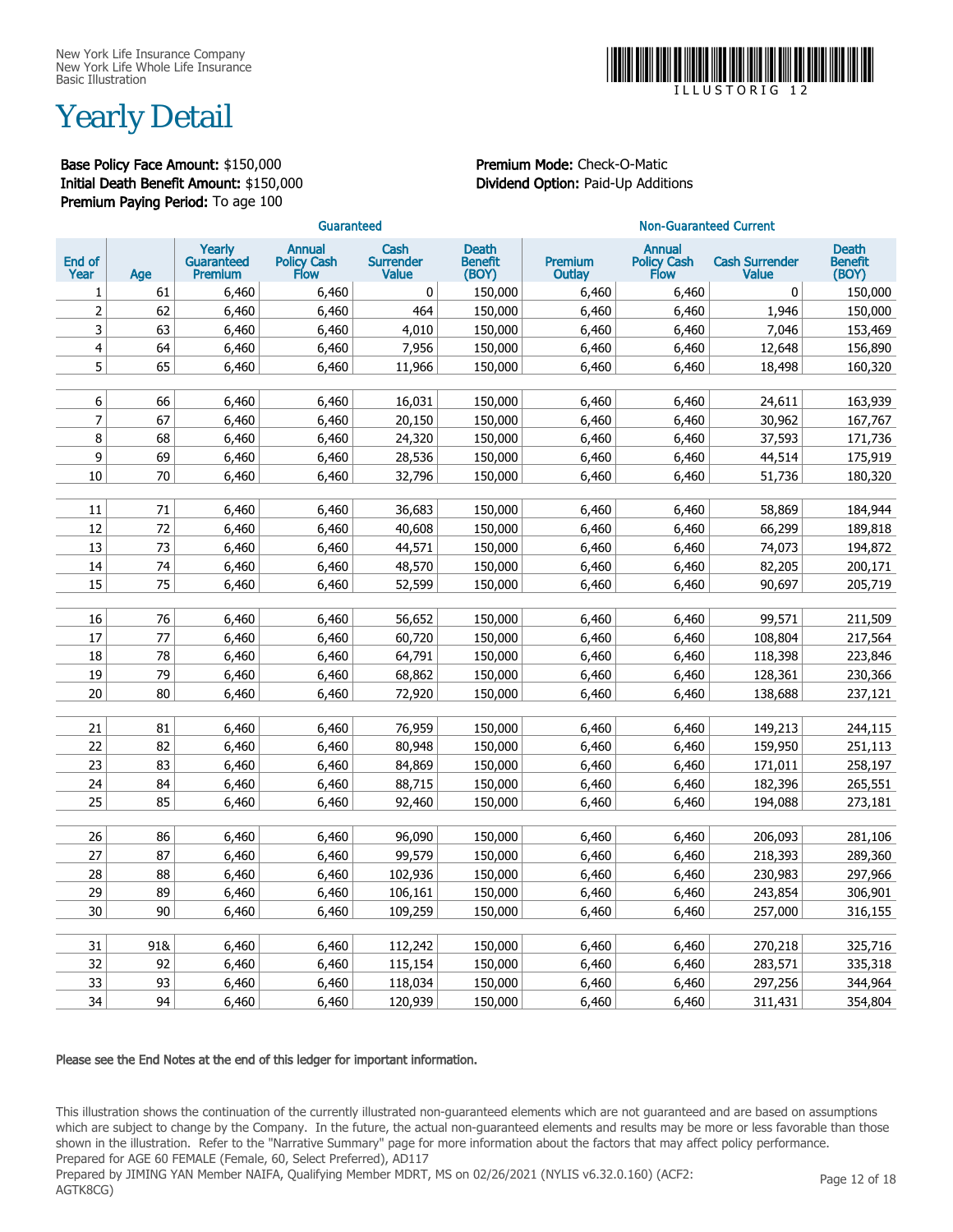## Yearly Detail (cont.)



I L L U S T O R I G 1 3

|                |     |                                        | Guaranteed                           |                                          |                                         |                                 | <b>Non-Guaranteed Current</b>        |                                       |                                         |
|----------------|-----|----------------------------------------|--------------------------------------|------------------------------------------|-----------------------------------------|---------------------------------|--------------------------------------|---------------------------------------|-----------------------------------------|
| End of<br>Year | Age | Yearly<br><b>Guaranteed</b><br>Premium | <b>Annual</b><br>Policy Cash<br>Flow | Cash<br><b>Surrender</b><br><b>Value</b> | <b>Death</b><br><b>Benefit</b><br>(BOY) | <b>Premium</b><br><b>Outlay</b> | <b>Annual</b><br>Policy Cash<br>Flow | <b>Cash Surrender</b><br><b>Value</b> | <b>Death</b><br><b>Benefit</b><br>(BOY) |
| 35             | 95  | 6,460                                  | 6,460                                | 124,005                                  | 150,000                                 | 6,460                           | 6,460                                | 326,352                               | 364,895                                 |
|                |     |                                        |                                      |                                          |                                         |                                 |                                      |                                       |                                         |
| 36             | 96  | 6,460                                  | 6,460                                | 127,376                                  | 150,000                                 | 6,460                           | 6,460                                | 342,301                               | 375,222                                 |
| 37             | 97  | 6,460                                  | 6,460                                | 131,172                                  | 150,000                                 | 6,460                           | 6,460                                | 359,710                               | 385,770                                 |
| 38             | 98  | 6,460                                  | 6,460                                | 135,732                                  | 150,000                                 | 6,460                           | 6,460                                | 379,319                               | 396,686                                 |
| 39             | 99  | 6,460                                  | 6,460                                | 141,650                                  | 150,000                                 | 6,460                           | 6,460                                | 402,028                               | 407,969                                 |
| 40             | 100 | 6,460                                  | 6,460                                | 150,000                                  | 150,000                                 | 6,460                           | 6,460                                | 430,415                               | 419,161                                 |
|                |     |                                        |                                      |                                          |                                         |                                 |                                      |                                       |                                         |
| 41             | 101 | $\pmb{0}$                              | 0                                    | 150,000                                  | 150,000                                 | 0                               | 0                                    | 452,217                               | 430,415                                 |
| 42             | 102 | 0                                      | 0                                    | 150,000                                  | 150,000                                 | $\mathbf 0$                     | 0                                    | 475,205                               | 452,217                                 |
| 43             | 103 | $\mathbf 0$                            | $\pmb{0}$                            | 150,000                                  | 150,000                                 | 0                               | 0                                    | 499,331                               | 475,205                                 |
| 44             | 104 | $\mathbf 0$                            | $\pmb{0}$                            | 150,000                                  | 150,000                                 | 0                               | 0                                    | 524,641                               | 499,331                                 |
| 45             | 105 | 0                                      | 0                                    | 150,000                                  | 150,000                                 | 0                               | 0                                    | 551,183                               | 524,641                                 |
|                |     |                                        |                                      |                                          |                                         |                                 |                                      |                                       |                                         |
| 46             | 106 | $\mathbf 0$                            | 0                                    | 150,000                                  | 150,000                                 | 0                               | 0                                    | 579,002                               | 551,183                                 |
| 47             | 107 | 0                                      | $\mathbf 0$                          | 150,000                                  | 150,000                                 | 0                               | 0                                    | 608,082                               | 579,002                                 |
| 48             | 108 | 0                                      | 0                                    | 150,000                                  | 150,000                                 | 0                               | 0                                    | 638,471                               | 608,082                                 |
| 49             | 109 | 0                                      | 0                                    | 150,000                                  | 150,000                                 | 0                               | 0                                    | 670,218                               | 638,471                                 |
| 50             | 110 | $\mathbf 0$                            | 0                                    | 150,000                                  | 150,000                                 | 0                               | 0                                    | 703,372                               | 670,218                                 |
|                |     |                                        |                                      |                                          |                                         |                                 |                                      |                                       |                                         |
| 51             | 111 | 0                                      | 0                                    | 150,000                                  | 150,000                                 | 0                               | 0                                    | 737,978                               | 703,372                                 |
| 52             | 112 | $\mathbf 0$                            | 0                                    | 150,000                                  | 150,000                                 | 0                               | 0                                    | 774,075                               | 737,978                                 |
| 53             | 113 | 0                                      | 0                                    | 150,000                                  | 150,000                                 | 0                               | 0                                    | 811,703                               | 774,075                                 |
| 54             | 114 | $\pmb{0}$                              | $\pmb{0}$                            | 150,000                                  | 150,000                                 | $\pmb{0}$                       | 0                                    | 850,926                               | 811,703                                 |
| 55             | 115 | $\mathbf 0$                            | 0                                    | 150,000                                  | 150,000                                 | 0                               | 0                                    | 891,813                               | 850,926                                 |
|                |     |                                        |                                      |                                          |                                         |                                 |                                      |                                       |                                         |
| 56             | 116 | $\pmb{0}$                              | 0                                    | 150,000                                  | 150,000                                 | 0                               | 0                                    | 934,434                               | 891,813                                 |
| 57             | 117 | 0                                      | 0                                    | 150,000                                  | 150,000                                 | $\mathbf 0$                     | 0                                    | 978,860                               | 934,434                                 |
| 58             | 118 | $\mathbf 0$                            | $\pmb{0}$                            | 150,000                                  | 150,000                                 | 0                               | 0                                    | 1,025,170                             | 978,860                                 |
| 59             | 119 | 0                                      | 0                                    | 150,000                                  | 150,000                                 | 0                               | 0                                    | 1,073,444                             | 1,025,170                               |
| 60             | 120 | 0                                      | 0                                    | 150,000                                  | 150,000                                 | 0                               | 0                                    | 1,123,763                             | 1,073,444                               |
|                |     |                                        |                                      |                                          |                                         |                                 |                                      |                                       |                                         |
| 61             | 121 | 0                                      | 0                                    | 150,000                                  | 150,000                                 | 0                               | 0                                    | 1,176,214                             | 1,123,763                               |

#### End Notes

Please refer to the "Owner Actions Reflected In This Illustration" page for an explanation of the Modified Endowment Contract status of the policy being illustrated.

& Represents the insured's life expectancy added to the insured's age. See Additional Information section on the Narrative Summary page for more information.

Non-Guaranteed values shown are based on our current illustrative dividend scale and our current OPP expense charge of 12.00%. These values are not guaranteed and are subject to change.

Please refer to the Narrative Summary for Column Heading Definitions.

This illustration shows the continuation of the currently illustrated non-guaranteed elements which are not guaranteed and are based on assumptions which are subject to change by the Company. In the future, the actual non-guaranteed elements and results may be more or less favorable than those shown in the illustration. Refer to the "Narrative Summary" page for more information about the factors that may affect policy performance. Prepared for AGE 60 FEMALE (Female, 60, Select Preferred), AD117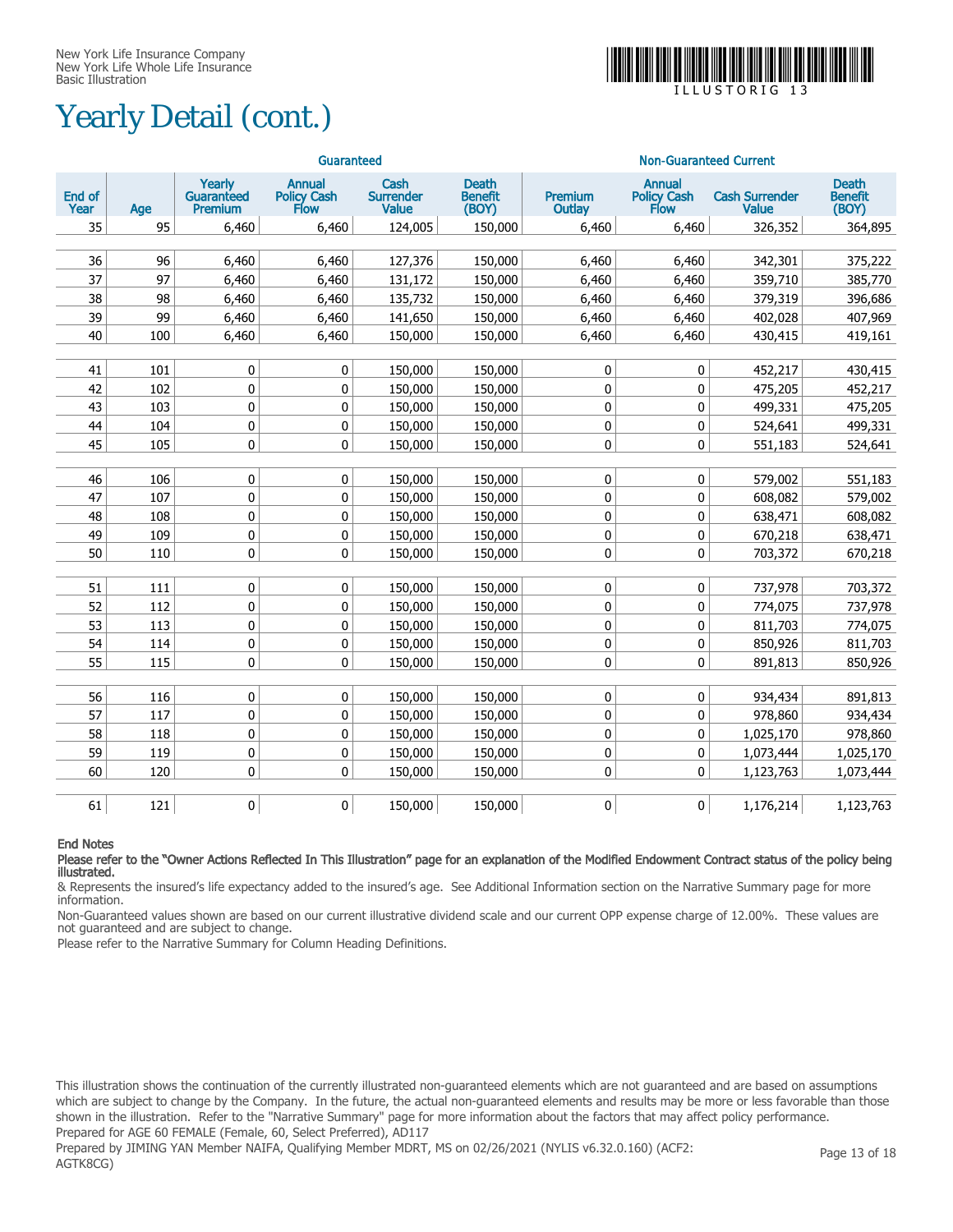

## Owner Actions Reflected in This Illustration

The following illustrated transactions do not occur automatically. For these transactions to happen, New York Life must receive a request from the policyowner:

| <b>Policy Year</b> | Age   | <b>Illustrated Transaction</b> | <b>Explanation</b>                                                                                                                                                                                                                                                                                                                                                                                                                                                                  |
|--------------------|-------|--------------------------------|-------------------------------------------------------------------------------------------------------------------------------------------------------------------------------------------------------------------------------------------------------------------------------------------------------------------------------------------------------------------------------------------------------------------------------------------------------------------------------------|
| 15                 | 75    | Premium Offset Request         | Premium Offset (POP) is an alternate method for paying premiums that you<br>may request. Rather than coming out of your pocket, the premium is paid<br>from the values within the policy if they are sufficient. The POP<br>arrangement is based on dividends which are not quaranteed. If the<br>dividend scale decreases, your policy may come off of the POP arrangement<br>while still in the premium paying period, and additional out-of-pocket<br>payments may be necessary. |
| $15*$              | $75*$ | Withdrawals                    | You can surrender your Paid-Up Additional Death Benefit for its cash value<br>at any time. You should request an inforce illustration at the time you<br>surrender PUAs to see how your policy's illustrated values are affected from<br>that point forward.                                                                                                                                                                                                                        |

\*This transaction occurs more than once. This is the first year in which it is illustrated.

This chart does not necessarily reflect all possible illustrated transactions that require action from the policyowner. There may be charges associated with some of the illustrated transactions.

This illustration shows the continuation of the currently illustrated non-guaranteed elements which are not guaranteed and are based on assumptions which are subject to change by the Company. In the future, the actual non-guaranteed elements and results may be more or less favorable than those shown in the illustration. Refer to the "Narrative Summary" page for more information about the factors that may affect policy performance. Prepared for AGE 60 FEMALE (Female, 60, Select Preferred), AD117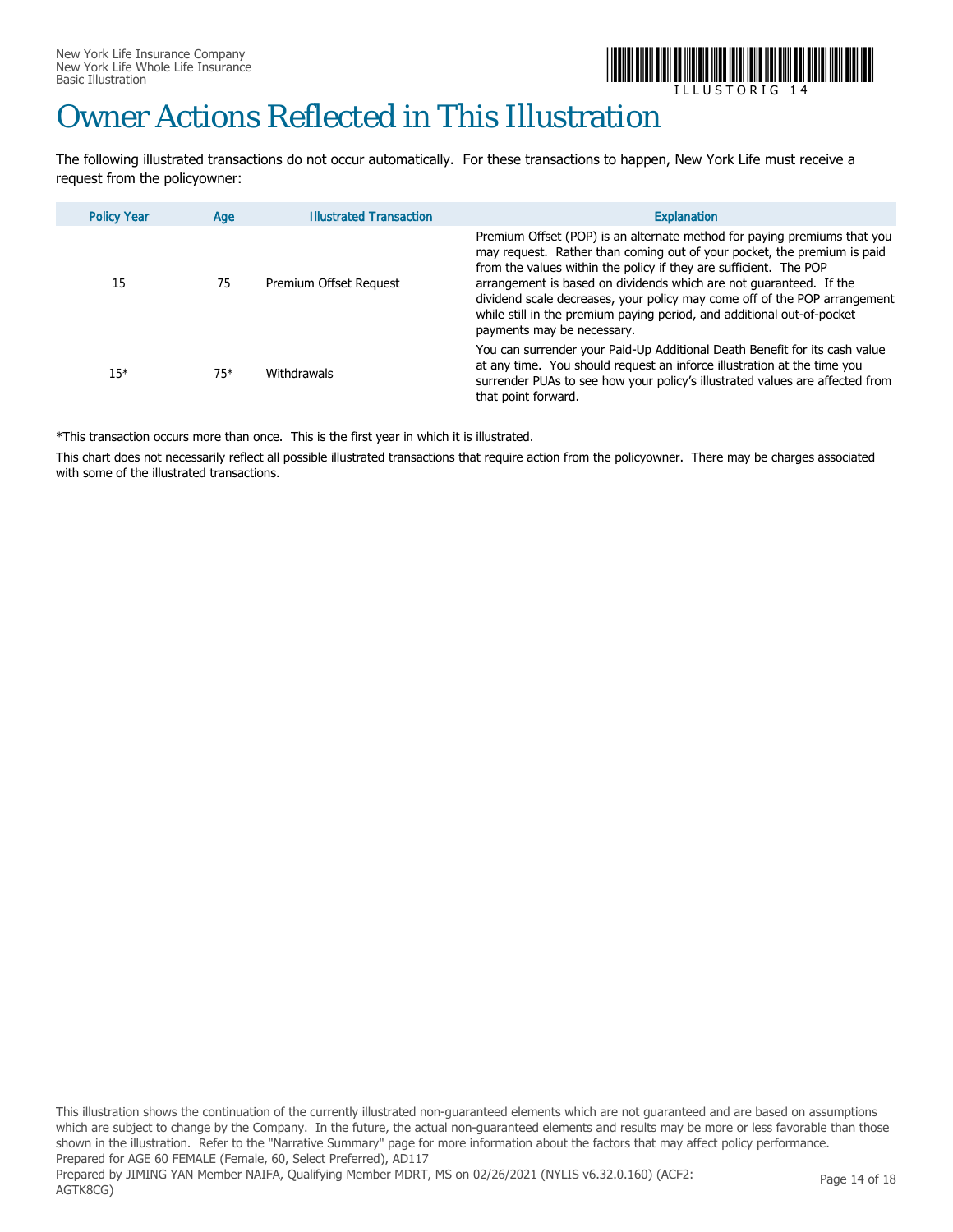

## Owner Actions Reflected in This Illustration(cont.)

### Important Information About the Modified Endowment Status of Your Policy

This illustration shows two different cash flow scenarios. One is a "full pay" scenario, which assumes that you pay the Yearly Guaranteed Premium at the beginning of each Year from out-of-pocket funds when it is due, that no policy loans are taken or repaid, and that no withdrawals are taken.

The following pages of this illustration assume a "full pay" scenario:

- Illustration Summary *Yearly Detail*
- 

The second cash flow scenario assumes that you take distributions from the policy at some point in the form of policy loans, or withdrawals. Such distributions may lower your out of pocket cost in some years or provide income to meet a need, but they will result in lower cash value and death benefit and may result in tax consequences to you.\*

The following pages of this illustration assume that you take distributions from your policy, and demonstrate the impact on your policy:

- 
- Extended Illustration Summary  **Supplemental Illustration of Cash Flows**

The evaluation of the Modified Endowment Contract (MEC) status of this illustration is based on the assumed premium funding and distributions shown in the Supplemental Illustration of Cash Flows. Based on the scenario shown in the Supplemental Illustration of Cash Flows, this policy will not become a MEC in any year.

It is important for you to know that actual premium payments into, or distributions from your policy that differ from those shown in the Supplemental Illustration of Cash Flows – including those shown in the "full pay" scenario" described above – may result in a different MEC evaluation. For more information about Modified Endowment Contracts please refer to the Narrative Summary, or speak with your tax advisor.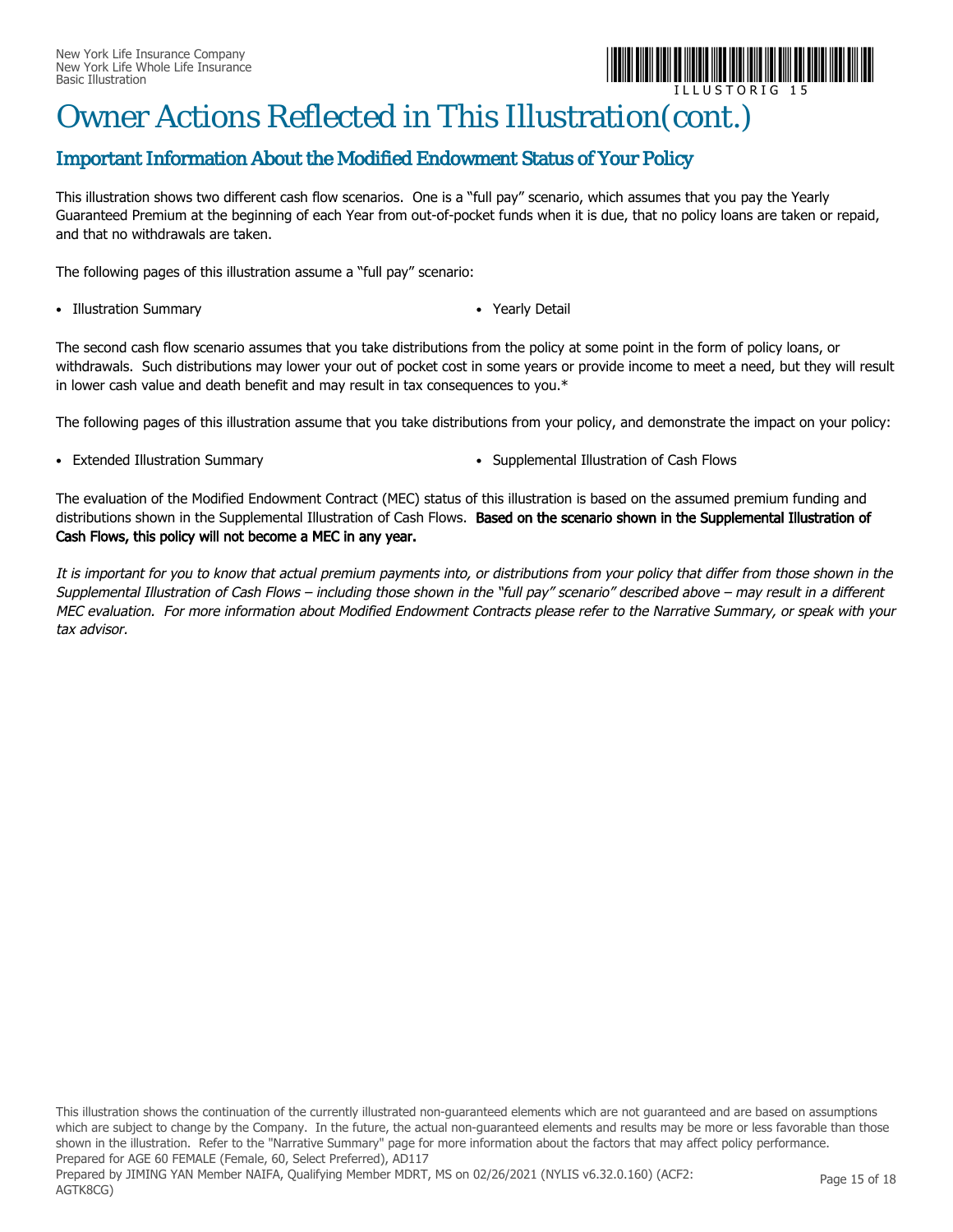

## Supplemental Illustration of Cash Flows

### Base Policy Face Amount: \$150,000 **Premium Mode:** Check-O-Matic Initial Death Benefit Amount: \$150,000 Dividend Option: Paid-Up Additions Premium Paying Period: To age 100

Your Whole Life policy provides more than just valuable death benefit protection. The table below illustrates how you can access your policy's living benefits via loans and/or withdrawals. It is divided into two sections: Policy Cash Flows and Policy Cash Surrender Value and Death Benefit. Policy Cash Flows illustrates money (premium, withdrawals, loans, loan interest, and loan repayments) coming into and out of your policy. The Policy Cash Surrender Value and Death Benefit columns show the resulting effect of the illustrated cash flows.

| <b>Annual</b><br><b>Cumulative</b><br><b>Death</b><br>End of<br><b>Cash Surrender</b><br><b>Cash Surrender</b><br>Policy Cash<br>Flow<br>Policy Cash<br>Flow<br><b>Benefit</b><br>Year<br>(BOY)<br><b>Value of PUAs</b><br>Value<br>Age<br>61<br>6,460<br>1<br>6,460<br>0<br>0<br>150,000<br>$\overline{2}$<br>62<br>6,460<br>12,920<br>1,482<br>150,000<br>1,946<br>3<br>63<br>6,460<br>19,380<br>3,037<br>7,046<br>153,469<br>$\overline{4}$<br>64<br>6,460<br>25,840<br>4,692<br>12,648<br>156,890<br>5<br>65<br>6,460<br>6,533<br>32,300<br>18,498<br>160,320<br>6<br>66<br>6,460<br>38,760<br>8,581<br>24,611<br>163,939<br>7<br>67<br>6,460<br>45,220<br>10,813<br>30,962<br>167,767<br>8<br>68<br>51,680<br>6,460<br>13,274<br>37,593<br>171,736<br>9<br>69<br>6,460<br>58,140<br>15,978<br>175,919<br>44,514<br>10<br>70<br>64,600<br>6,460<br>18,940<br>51,736<br>180,320<br>11<br>71<br>6,460<br>71,060<br>22,187<br>58,869<br>184,944<br>12<br>72<br>6,460<br>77,520<br>25,691<br>66,299<br>189,818<br>13<br>73<br>6,460<br>83,979<br>29,502<br>74,073<br>194,872<br>6,460<br>14<br>74<br>90,439<br>82,205<br>200,171<br>33,635<br>15<br>75*<br>0<br>90,439<br>31,711<br>84,310<br>195,600<br>16<br>76*<br>0<br>90,439<br>29,858<br>86,510<br>191,335<br>17<br>$77*$<br>0<br>90,439<br>28,058<br>88,778<br>187,387<br>0<br>18<br>78*<br>26,323<br>183,710<br>90,439<br>91,114<br>19<br>79*<br>0<br>90,439<br>24,658<br>93,520<br>180,304<br>20<br>$\pmb{0}$<br>$80*$<br>90,439<br>23,073<br>95,992<br>177,161<br>21<br>$81*$<br>0<br>90,439<br>21,407<br>98,366<br>174,276<br>$\pmb{0}$<br>22<br>$82*$<br>90,439<br>19,708<br>100,656<br>171,409<br>23<br>$\pmb{0}$<br>83*<br>90,439<br>18,111<br>102,979<br>168,625<br>24<br>84*<br>0<br>90,439<br>166,099<br>16,628<br>105,343<br>25<br>85*<br>0<br>90,439<br>163,832<br>15,279<br>107,739 |  | <b>Policy Cash Flows</b> | <b>Policy Cash Surrender Value and Death Benefit</b> |  |  |  |  |
|---------------------------------------------------------------------------------------------------------------------------------------------------------------------------------------------------------------------------------------------------------------------------------------------------------------------------------------------------------------------------------------------------------------------------------------------------------------------------------------------------------------------------------------------------------------------------------------------------------------------------------------------------------------------------------------------------------------------------------------------------------------------------------------------------------------------------------------------------------------------------------------------------------------------------------------------------------------------------------------------------------------------------------------------------------------------------------------------------------------------------------------------------------------------------------------------------------------------------------------------------------------------------------------------------------------------------------------------------------------------------------------------------------------------------------------------------------------------------------------------------------------------------------------------------------------------------------------------------------------------------------------------------------------------------------------------------------------------------------------------------------------------------------------------------------------------------------------------------------|--|--------------------------|------------------------------------------------------|--|--|--|--|
|                                                                                                                                                                                                                                                                                                                                                                                                                                                                                                                                                                                                                                                                                                                                                                                                                                                                                                                                                                                                                                                                                                                                                                                                                                                                                                                                                                                                                                                                                                                                                                                                                                                                                                                                                                                                                                                         |  |                          |                                                      |  |  |  |  |
|                                                                                                                                                                                                                                                                                                                                                                                                                                                                                                                                                                                                                                                                                                                                                                                                                                                                                                                                                                                                                                                                                                                                                                                                                                                                                                                                                                                                                                                                                                                                                                                                                                                                                                                                                                                                                                                         |  |                          |                                                      |  |  |  |  |
|                                                                                                                                                                                                                                                                                                                                                                                                                                                                                                                                                                                                                                                                                                                                                                                                                                                                                                                                                                                                                                                                                                                                                                                                                                                                                                                                                                                                                                                                                                                                                                                                                                                                                                                                                                                                                                                         |  |                          |                                                      |  |  |  |  |
|                                                                                                                                                                                                                                                                                                                                                                                                                                                                                                                                                                                                                                                                                                                                                                                                                                                                                                                                                                                                                                                                                                                                                                                                                                                                                                                                                                                                                                                                                                                                                                                                                                                                                                                                                                                                                                                         |  |                          |                                                      |  |  |  |  |
|                                                                                                                                                                                                                                                                                                                                                                                                                                                                                                                                                                                                                                                                                                                                                                                                                                                                                                                                                                                                                                                                                                                                                                                                                                                                                                                                                                                                                                                                                                                                                                                                                                                                                                                                                                                                                                                         |  |                          |                                                      |  |  |  |  |
|                                                                                                                                                                                                                                                                                                                                                                                                                                                                                                                                                                                                                                                                                                                                                                                                                                                                                                                                                                                                                                                                                                                                                                                                                                                                                                                                                                                                                                                                                                                                                                                                                                                                                                                                                                                                                                                         |  |                          |                                                      |  |  |  |  |
|                                                                                                                                                                                                                                                                                                                                                                                                                                                                                                                                                                                                                                                                                                                                                                                                                                                                                                                                                                                                                                                                                                                                                                                                                                                                                                                                                                                                                                                                                                                                                                                                                                                                                                                                                                                                                                                         |  |                          |                                                      |  |  |  |  |
|                                                                                                                                                                                                                                                                                                                                                                                                                                                                                                                                                                                                                                                                                                                                                                                                                                                                                                                                                                                                                                                                                                                                                                                                                                                                                                                                                                                                                                                                                                                                                                                                                                                                                                                                                                                                                                                         |  |                          |                                                      |  |  |  |  |
|                                                                                                                                                                                                                                                                                                                                                                                                                                                                                                                                                                                                                                                                                                                                                                                                                                                                                                                                                                                                                                                                                                                                                                                                                                                                                                                                                                                                                                                                                                                                                                                                                                                                                                                                                                                                                                                         |  |                          |                                                      |  |  |  |  |
|                                                                                                                                                                                                                                                                                                                                                                                                                                                                                                                                                                                                                                                                                                                                                                                                                                                                                                                                                                                                                                                                                                                                                                                                                                                                                                                                                                                                                                                                                                                                                                                                                                                                                                                                                                                                                                                         |  |                          |                                                      |  |  |  |  |
|                                                                                                                                                                                                                                                                                                                                                                                                                                                                                                                                                                                                                                                                                                                                                                                                                                                                                                                                                                                                                                                                                                                                                                                                                                                                                                                                                                                                                                                                                                                                                                                                                                                                                                                                                                                                                                                         |  |                          |                                                      |  |  |  |  |
|                                                                                                                                                                                                                                                                                                                                                                                                                                                                                                                                                                                                                                                                                                                                                                                                                                                                                                                                                                                                                                                                                                                                                                                                                                                                                                                                                                                                                                                                                                                                                                                                                                                                                                                                                                                                                                                         |  |                          |                                                      |  |  |  |  |
|                                                                                                                                                                                                                                                                                                                                                                                                                                                                                                                                                                                                                                                                                                                                                                                                                                                                                                                                                                                                                                                                                                                                                                                                                                                                                                                                                                                                                                                                                                                                                                                                                                                                                                                                                                                                                                                         |  |                          |                                                      |  |  |  |  |
|                                                                                                                                                                                                                                                                                                                                                                                                                                                                                                                                                                                                                                                                                                                                                                                                                                                                                                                                                                                                                                                                                                                                                                                                                                                                                                                                                                                                                                                                                                                                                                                                                                                                                                                                                                                                                                                         |  |                          |                                                      |  |  |  |  |
|                                                                                                                                                                                                                                                                                                                                                                                                                                                                                                                                                                                                                                                                                                                                                                                                                                                                                                                                                                                                                                                                                                                                                                                                                                                                                                                                                                                                                                                                                                                                                                                                                                                                                                                                                                                                                                                         |  |                          |                                                      |  |  |  |  |
|                                                                                                                                                                                                                                                                                                                                                                                                                                                                                                                                                                                                                                                                                                                                                                                                                                                                                                                                                                                                                                                                                                                                                                                                                                                                                                                                                                                                                                                                                                                                                                                                                                                                                                                                                                                                                                                         |  |                          |                                                      |  |  |  |  |
|                                                                                                                                                                                                                                                                                                                                                                                                                                                                                                                                                                                                                                                                                                                                                                                                                                                                                                                                                                                                                                                                                                                                                                                                                                                                                                                                                                                                                                                                                                                                                                                                                                                                                                                                                                                                                                                         |  |                          |                                                      |  |  |  |  |
|                                                                                                                                                                                                                                                                                                                                                                                                                                                                                                                                                                                                                                                                                                                                                                                                                                                                                                                                                                                                                                                                                                                                                                                                                                                                                                                                                                                                                                                                                                                                                                                                                                                                                                                                                                                                                                                         |  |                          |                                                      |  |  |  |  |
|                                                                                                                                                                                                                                                                                                                                                                                                                                                                                                                                                                                                                                                                                                                                                                                                                                                                                                                                                                                                                                                                                                                                                                                                                                                                                                                                                                                                                                                                                                                                                                                                                                                                                                                                                                                                                                                         |  |                          |                                                      |  |  |  |  |
|                                                                                                                                                                                                                                                                                                                                                                                                                                                                                                                                                                                                                                                                                                                                                                                                                                                                                                                                                                                                                                                                                                                                                                                                                                                                                                                                                                                                                                                                                                                                                                                                                                                                                                                                                                                                                                                         |  |                          |                                                      |  |  |  |  |
|                                                                                                                                                                                                                                                                                                                                                                                                                                                                                                                                                                                                                                                                                                                                                                                                                                                                                                                                                                                                                                                                                                                                                                                                                                                                                                                                                                                                                                                                                                                                                                                                                                                                                                                                                                                                                                                         |  |                          |                                                      |  |  |  |  |
|                                                                                                                                                                                                                                                                                                                                                                                                                                                                                                                                                                                                                                                                                                                                                                                                                                                                                                                                                                                                                                                                                                                                                                                                                                                                                                                                                                                                                                                                                                                                                                                                                                                                                                                                                                                                                                                         |  |                          |                                                      |  |  |  |  |
|                                                                                                                                                                                                                                                                                                                                                                                                                                                                                                                                                                                                                                                                                                                                                                                                                                                                                                                                                                                                                                                                                                                                                                                                                                                                                                                                                                                                                                                                                                                                                                                                                                                                                                                                                                                                                                                         |  |                          |                                                      |  |  |  |  |
|                                                                                                                                                                                                                                                                                                                                                                                                                                                                                                                                                                                                                                                                                                                                                                                                                                                                                                                                                                                                                                                                                                                                                                                                                                                                                                                                                                                                                                                                                                                                                                                                                                                                                                                                                                                                                                                         |  |                          |                                                      |  |  |  |  |
|                                                                                                                                                                                                                                                                                                                                                                                                                                                                                                                                                                                                                                                                                                                                                                                                                                                                                                                                                                                                                                                                                                                                                                                                                                                                                                                                                                                                                                                                                                                                                                                                                                                                                                                                                                                                                                                         |  |                          |                                                      |  |  |  |  |
|                                                                                                                                                                                                                                                                                                                                                                                                                                                                                                                                                                                                                                                                                                                                                                                                                                                                                                                                                                                                                                                                                                                                                                                                                                                                                                                                                                                                                                                                                                                                                                                                                                                                                                                                                                                                                                                         |  |                          |                                                      |  |  |  |  |
|                                                                                                                                                                                                                                                                                                                                                                                                                                                                                                                                                                                                                                                                                                                                                                                                                                                                                                                                                                                                                                                                                                                                                                                                                                                                                                                                                                                                                                                                                                                                                                                                                                                                                                                                                                                                                                                         |  |                          |                                                      |  |  |  |  |
|                                                                                                                                                                                                                                                                                                                                                                                                                                                                                                                                                                                                                                                                                                                                                                                                                                                                                                                                                                                                                                                                                                                                                                                                                                                                                                                                                                                                                                                                                                                                                                                                                                                                                                                                                                                                                                                         |  |                          |                                                      |  |  |  |  |
|                                                                                                                                                                                                                                                                                                                                                                                                                                                                                                                                                                                                                                                                                                                                                                                                                                                                                                                                                                                                                                                                                                                                                                                                                                                                                                                                                                                                                                                                                                                                                                                                                                                                                                                                                                                                                                                         |  |                          |                                                      |  |  |  |  |

Reflects non-guaranteed values and benefits which are based on assumptions that are subject to change by the insurer; therefore, actual results may be more or less favorable.

This is a supplemental illustration which is not valid without the attached basic illustration. Refer to the basic illustration for guaranteed values and benefits and other important information.

\*The premium payment amount is assumed to be completely or partially paid by Dividends or policy values in the year(s) marked with an asterisk (\*). This does NOT make the policy paid-up during the premium paying period, nor reduce the number of premiums that must be paid. Future Dividends and future OPP expense charges may be different than those illustrated, and the change may result in the need to continue or resume premium payments on the base policy after the initial suspension of such premium payments.

#### Please see the End Notes at the end of this ledger for important information.

This illustration shows the continuation of the currently illustrated non-guaranteed elements which are not guaranteed and are based on assumptions which are subject to change by the Company. In the future, the actual non-guaranteed elements and results may be more or less favorable than those shown in the illustration. Refer to the "Narrative Summary" page for more information about the factors that may affect policy performance. Prepared for AGE 60 FEMALE (Female, 60, Select Preferred), AD117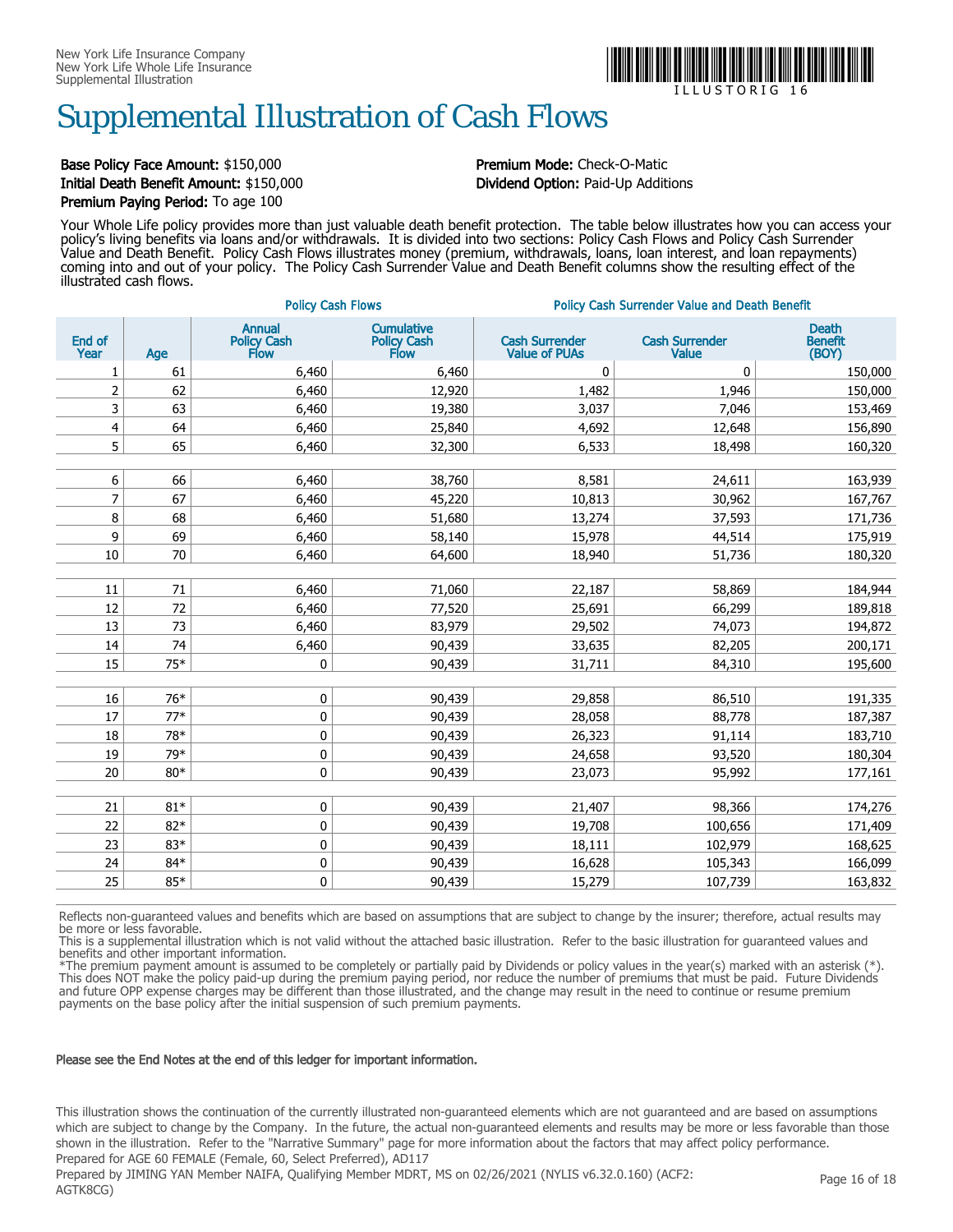

ILLUSTORIG 17

## Supplemental Illustration of Cash Flows (cont.)

|                |       |                                      | <b>Policy Cash Flows</b>                 | Policy Cash Surrender Value and Death Benefit |                                |                                         |  |  |
|----------------|-------|--------------------------------------|------------------------------------------|-----------------------------------------------|--------------------------------|-----------------------------------------|--|--|
| End of<br>Year | Age   | <b>Annual</b><br>Policy Cash<br>Flow | <b>Cumulative</b><br>Policy Cash<br>Flow | <b>Cash Surrender</b><br><b>Value of PUAs</b> | <b>Cash Surrender</b><br>Value | <b>Death</b><br><b>Benefit</b><br>(BOY) |  |  |
| 26             | 86*   | 0                                    | 90,439                                   | 14,089                                        | 110,179                        | 161,830                                 |  |  |
| 27             | $87*$ | $\pmb{0}$                            | 90,439                                   | 13,082                                        | 112,661                        | 160,111                                 |  |  |
| 28             | 88*   | $\pmb{0}$                            | 90,439                                   | 12,257                                        | 115,193                        | 158,685                                 |  |  |
| 29             | 89*   | 0                                    | 90,439                                   | 11,622                                        | 117,783                        | 157,534                                 |  |  |
| 30             | $90*$ | 0                                    | 90,439                                   | 11,187                                        | 120,445                        | 156,654                                 |  |  |
|                |       |                                      |                                          |                                               |                                |                                         |  |  |
| 31             | 91*&  | $\pmb{0}$                            | 90,439                                   | 10,732                                        | 122,974                        | 156,040                                 |  |  |
| 32             | $92*$ | $\pmb{0}$                            | 90,439                                   | 10,258                                        | 125,411                        | 155,423                                 |  |  |
| 33             | 93*   | $\pmb{0}$                            | 90,439                                   | 9,898                                         | 127,932                        | 154,804                                 |  |  |
| 34             | 94*   | $\pmb{0}$                            | 90,439                                   | 9,709                                         | 130,648                        | 154,331                                 |  |  |
| 35             | 95*   | 0                                    | 90,439                                   | 9,694                                         | 133,699                        | 154,062                                 |  |  |
| 36             | 96*   | $\pmb{0}$                            | 90,439                                   | 9,860                                         | 137,235                        | 153,991                                 |  |  |
| 37             | $97*$ | 0                                    | 90,439                                   | 10,372                                        | 141,544                        | 154,115                                 |  |  |
| 38             | 98*   | $\pmb{0}$                            | 90,439                                   | 11,286                                        | 147,018                        | 154,602                                 |  |  |
| 39             | 99*   | $\pmb{0}$                            | 90,439                                   | 12,258                                        | 153,908                        | 155,483                                 |  |  |
| 40             | 100*  | 0                                    | 90,439                                   | 13,580                                        | 163,580                        | 156,357                                 |  |  |
|                |       |                                      |                                          |                                               |                                |                                         |  |  |
| 41             | 101   | $\pmb{0}$                            | 90,439                                   | 24,076                                        | 174,076                        | 163,580                                 |  |  |
| 42             | 102   | 0                                    | 90,439                                   | 35,280                                        | 185,280                        | 174,076                                 |  |  |
| 43             | 103   | $\pmb{0}$                            | 90,439                                   | 47,122                                        | 197,122                        | 185,280                                 |  |  |
| 44             | 104   | $\pmb{0}$                            | 90,439                                   | 59,628                                        | 209,628                        | 197,122                                 |  |  |
| 45             | 105   | 0                                    | 90,439                                   | 72,822                                        | 222,822                        | 209,628                                 |  |  |
| 46             | 106   | 0                                    | 90,439                                   | 86,728                                        | 236,728                        | 222,822                                 |  |  |
| 47             | 107   | $\pmb{0}$                            | 90,439                                   | 101,306                                       | 251,306                        | 236,728                                 |  |  |
| 48             | 108   | $\pmb{0}$                            | 90,439                                   | 116,578                                       | 266,578                        | 251,306                                 |  |  |
| 49             | 109   | 0                                    | 90,439                                   | 132,568                                       | 282,568                        | 266,578                                 |  |  |
| 50             | 110   | $\pmb{0}$                            | 90,439                                   | 149,297                                       | 299,297                        | 282,568                                 |  |  |
|                |       |                                      |                                          |                                               |                                |                                         |  |  |
| 51             | 111   | $\pmb{0}$                            | 90,439                                   | 166,783                                       | 316,783                        | 299,297                                 |  |  |
| 52             | 112   | $\pmb{0}$                            | 90,439                                   | 185,034                                       | 335,034                        | 316,783                                 |  |  |
| 53             | 113   | $\pmb{0}$                            | 90,439                                   | 204,059                                       | 354,059                        | 335,034                                 |  |  |
| 54             | 114   | $\pmb{0}$                            | 90,439                                   | 223,892                                       | 373,892                        | 354,059                                 |  |  |
| 55             | 115   | $\pmb{0}$                            | 90,439                                   | 244,567                                       | 394,567                        | 373,892                                 |  |  |
|                |       |                                      |                                          |                                               |                                |                                         |  |  |
| 56             | 116   | $\pmb{0}$                            | 90,439                                   | 266,119                                       | 416,119                        | 394,567                                 |  |  |
| 57             | 117   | 0                                    | 90,439                                   | 288,584                                       | 438,584                        | 416,119                                 |  |  |

Reflects non-guaranteed values and benefits which are based on assumptions that are subject to change by the insurer; therefore, actual results may be more or less favorable.

This is a supplemental illustration which is not valid without the attached basic illustration. Refer to the basic illustration for guaranteed values and benefits and other important information.

\*The premium payment amount is assumed to be completely or partially paid by Dividends or policy values in the year(s) marked with an asterisk (\*). This does NOT make the policy paid-up during the premium paying period, nor reduce the number of premiums that must be paid. Future Dividends and future OPP expense charges may be different than those illustrated, and the change may result in the need to continue or resume premium payments on the base policy after the initial suspension of such premium payments.

#### Please see the End Notes at the end of this ledger for important information.

This illustration shows the continuation of the currently illustrated non-guaranteed elements which are not guaranteed and are based on assumptions which are subject to change by the Company. In the future, the actual non-guaranteed elements and results may be more or less favorable than those shown in the illustration. Refer to the "Narrative Summary" page for more information about the factors that may affect policy performance. Prepared for AGE 60 FEMALE (Female, 60, Select Preferred), AD117